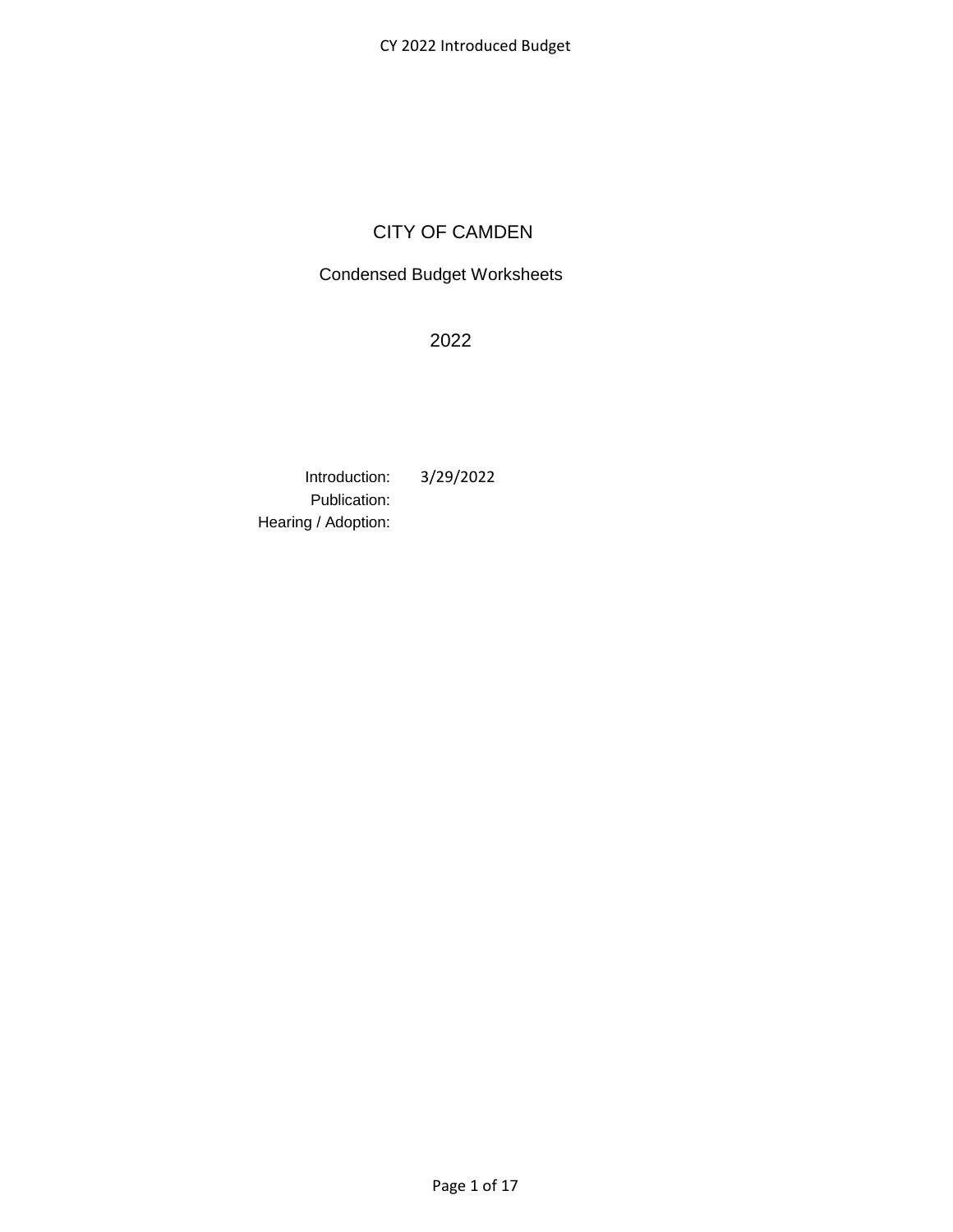| $\mathbf{1}$ |  | <b>Current Fund</b>                                            |               |               |                 |
|--------------|--|----------------------------------------------------------------|---------------|---------------|-----------------|
| 2            |  |                                                                |               |               |                 |
| 3            |  |                                                                | 2022          | 2021          | 2021            |
| 4            |  |                                                                | Introduction  | Anticipated   | <b>Realized</b> |
| 5            |  |                                                                |               |               |                 |
| 6            |  | Revenue                                                        |               |               |                 |
| 7            |  | Surplus                                                        | 8,000,000.00  | 20,000,000.00 | 20,000,000.00   |
| 8            |  | <b>Surplus from Sewer Utility</b>                              | 1,500,000.00  |               |                 |
| 9            |  | <b>Local Revenues</b>                                          |               |               |                 |
| 10           |  | A B licenses                                                   | 70,000.00     | 38,070.00     | 146,280.00      |
| 11           |  | <b>Other Licenses</b>                                          | 500,000.00    | 625,274.00    | 564,430.88      |
| 12           |  | <b>Fees and Permits</b>                                        | 840,000.00    | 1,154,098.00  | 860,818.84      |
| 13           |  | Fines and Costs - Municipal Court                              | 700,000.00    | 1,198,664.00  | 759,261.86      |
| 14           |  | Interest and Costs on Taxes                                    | 1,678,000.00  | 1,108,972.00  | 2,703,882.23    |
| 15           |  | Interest on Investments and Deposits                           | 150,000.00    | 384,000.00    | 183,942.22      |
| 16           |  | Cemeteries                                                     |               | 1,700.00      | 850.00          |
| 17           |  | <b>Rents City Properties</b>                                   | 250,000.00    | 428,399.00    | 264,378.29      |
| 18           |  | Agreement w/County new 2022                                    | 75,000.00     |               |                 |
| 19           |  | 4,263,000.00                                                   |               |               |                 |
| 20           |  | State Aid Without Offsetting Appropriations                    |               |               |                 |
| 21           |  | <b>Transitional Aid</b>                                        | 18,955,000.00 | 19,250,500.00 | 19,250,500.00   |
| 22           |  | Consolidated Municipal Property Tax Relief                     | 48,866,864.00 | 48,866,864.00 | 48,866,864.00   |
| 23           |  | <b>Energy Receipts Tax</b>                                     | 52,220,099.00 | 52,220,099.00 | 52,220,099.00   |
| 24           |  | 120,041,963.00                                                 |               |               |                 |
| 25           |  | <b>Uniform Construction Code Fees</b>                          | 850,000.00    | 1,570,000.00  | 872,851.56      |
| 26           |  | Public and Private Revenues Offset with Appropriations         |               |               |                 |
| 27           |  | Morgan Village SRTS (Construction)                             |               | 155,106.00    | 155,106.00      |
| 28           |  | Multi-Parks Development Project Project #0408-17-014           |               | 750,000.00    | 750,000.00      |
| 29           |  | 2021 TTFA Municipal Aid for Resurfacing Various Streets        |               | 1,014,793.00  | 1,014,793.00    |
| 30           |  | U. S. Dept. of Agriculture & Food Admiration Summer Food       |               | 307,691.78    | 307,691.78      |
| 31           |  | NJDEP Whitman Park Improvement #04                             |               | 500,000.00    | 500,000.00      |
| 32           |  | NJDEP Whitman Park Improvement #04                             |               | 1,000,000.00  | 1,000,000.00    |
| 33           |  | Bordan Chemical (1625 Federal Street)                          |               | 500,000.00    | 500,000.00      |
| 34           |  | Heritage Tourism Historic Mural 2020.H003                      |               | 50,000.00     | 50,000.00       |
| 35           |  | FY2021 Clean Communities                                       |               | 126,313.88    | 126,313.88      |
| 36           |  | FY2018 Recycling Tonnage Grant                                 |               | 117,450.00    | 117,450.00      |
| 37           |  | Camden County FY 2020 Justice Assistance Grant                 |               | 167,855.00    | 167,855.00      |
| 38           |  | NJDEP - 100 Cooper Street (Bl.8)                               |               | 500,000.00    | 500,000.00      |
| 39           |  | DVRPC FY21 Supportive Regional Highway Planning Program        |               | 24,000.00     | 24,000.00       |
| 40           |  | <b>DVRPC FY21 Transit Support Program</b>                      |               | 20,800.00     | 20,800.00       |
| 41           |  | NJDOT Thorndyke St. and Maplewood St.                          |               | 139,449.08    | 139,449.08      |
| 42           |  | NJDOT South 7th & Pine St.                                     |               | 60,287.16     | 60,287.16       |
| 43           |  | 2020 Municipal Court Alcohol Education                         |               | 31,807.83     | 31,807.83       |
| 44           |  | NJ League of Conservative Voters                               |               | 40,000.00     | 40,000.00       |
| 45           |  | Coronavirus State & Local Fiscal Recovery Funds                | 20,824,161.50 | 24,174,594.64 | 24,174,594.64   |
| 46           |  | <b>Dick's Sporting Goods</b>                                   |               | 1,000.00      | 1,000.00        |
| 47           |  | DVRPC Regional Plng. FY22 Highway Planning Program             |               | 24,000.00     | 24,000.00       |
| 48           |  | DVRPC Regional Plng. FY22 Transit Support Program              |               | 20,800.00     | 20,800.00       |
| 49           |  | 2019 Resurfacing Var. Sts. (Muni. & Urban Aid Funding)         |               | 1,000,000.00  | 1,000,000.00    |
| 50           |  | 2020 Resurfacing Var. Sts. (Muni. & Urban Aid Funding)         |               | 1,052,864.00  | 1,052,864.00    |
| 51           |  | HUD FY 21 Community Development Block Grant                    | 2,595,357.00  |               |                 |
| 52           |  | HUD FY21 Home Investment Partnership                           | 869,261.00    |               |                 |
| 53           |  | HUD FY 21 Hoiusing Opportunities for Person with Aids          | 1,137,814.00  |               |                 |
| 54           |  | HUD FY 21 Emergency Solutions Grant                            | 216,515.00    |               |                 |
| 55           |  | Camden County 2021-2022 Code Blue Warming Centers              | 150,000.00    |               |                 |
| 56           |  | 25,793,108.50                                                  |               |               |                 |
| 57           |  | Other Items with Prior Written Consent of the Director of DLGS |               |               |                 |
| 58           |  | Uniform Fire Safety Act                                        | 52,000.00     | 50,000.00     | 76,419.55       |
| 59           |  | <b>PILOTS</b>                                                  |               |               |                 |
| 60           |  | PILOT - Northgate II (X65, 1/1/04-12/31/23, 3% AGR)            | 70,000.00     | 70,000.00     | 73,200.00       |
| 61           |  | PILOT - Northgate II (X65, 1/1/04-12/31/23, 3% AGR)            | 300,000.00    | 300,000.00    | 456,844.00      |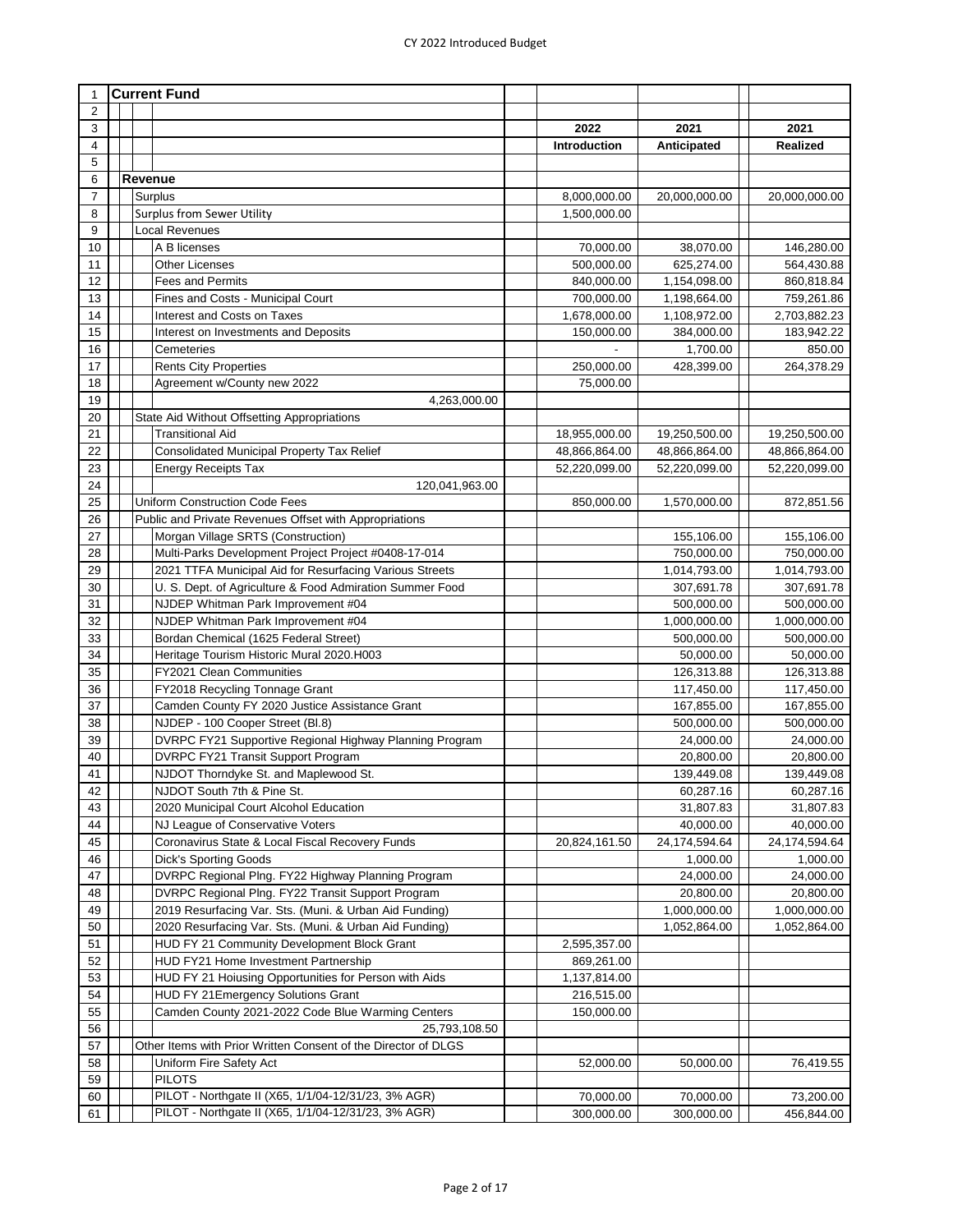|    | PILOT - Crestbury Apartments (X61, 12/19/12-11/1/31, 5% AGR                                                                         |            |              |            |
|----|-------------------------------------------------------------------------------------------------------------------------------------|------------|--------------|------------|
| 62 | w/2% escalator)                                                                                                                     | 220,000.00 | 220,000.00   | 228,319.44 |
| 63 | PILOT - Campbell Soup (X67, 1/29/09-12/31/23, 2% of cost<br>years 1-10, 20%-80% years 11-15)                                        | 476,843.00 | 250,000.00   | 641,058.75 |
| 64 | Camden Resource Recovery (Energy Authority - COVANTA)<br>(X29)                                                                      | 936,754.55 | 1,870,000.00 | 936,754.55 |
| 65 | Comcast (X32, perpetuity, 2% of gross revenues within City)                                                                         | 250,000.00 | 250,000.00   | 255,869.31 |
| 66 | <b>DRPA - PATCO Community</b>                                                                                                       | 100,000.00 | 75,000.00    | 151,000.00 |
|    |                                                                                                                                     |            |              |            |
| 67 | Cooper Plaza Historic Homes (X49, 9/22/93-9/1/22, 3.86% AGR)                                                                        | 16,000.00  | 16,000.00    | 21,171.00  |
| 68 | PILOT - NJ Transit                                                                                                                  | 53,000.00  | 53,132.00    | 53,132.00  |
| 69 | PILOT - Ferry Station LLC / TAMA (X51, 9/1/01-8/31/30, greater<br>of \$225,000 or 6.28% AGR)                                        | 225,000.00 | 225,000.00   | 291,677.56 |
| 70 | Victor Urban Renewal Group LLC (X54, 8/21/02-7/31/36, 10% of<br>excess gross profit)                                                | 119,000.00 | 119,000.00   | 119,841.15 |
| 71 | PILOT - VESTA - Everett Gardens (X53, 5/1/03-12/31/27, greater<br>of 20% taxable or 6.28% AGR)                                      | 74,000.00  | 74,000.00    | 99,550.00  |
| 72 | ERB Agreement - Camden County College - Parking Garage<br>(X26, \$3.5 mil, 4/5/05-3/31/24, \$70k annual, paid qtrly, 8%<br>penalty) | 70,000.00  |              |            |
|    | ERB Agreement - Lourdes Medical Center (X40, \$4.5 mil, 5/12/05-                                                                    |            | 70,000.00    | 70,000.00  |
| 73 | 4/30/24, \$90k annual, paid qtrly, 8% late penalty)                                                                                 |            | 90,000.00    |            |
| 74 | ERB Agreement - Camcare Health Corp (X24, \$1 mil, 5/4/05-<br>7/31/24, \$20k annual, paid quarterly, 8% late penalty)               | 20,000.00  | 20,000.00    | 20,000.00  |
|    | ERB Agreement - Cooper Health Systems (X48, \$12,350,000,                                                                           |            |              |            |
| 75 | 1/1/07-12/31/26, \$247k annual, quarterly, 8% penalty)                                                                              | 247,000.00 | 247,000.00   | 308,750.00 |
| 76 | PILOT - Baldwin's Run Phase I (X20, 5/29/03-5/1/32, 15% AGR)                                                                        | 28,000.00  | 28,000.00    | 51,448.04  |
| 77 | PILOT - Baldwin's Run Phase VII (X21, 10/1/01-9/30/30, greater<br>of 15% AGR or 20% taxable)                                        | 55,000.00  | 55,000.00    | 55,393.00  |
| 78 | PILOT - NJ Adventure Aquarium Host Benefit (X59, 9/24/07-<br>8/31/36, greater of \$.50/patron or 15% taxable)                       |            |              |            |
| 79 | PILOT - SNJ Camden Office Building                                                                                                  |            |              |            |
| 80 | PILOT - Cooper Grant Urban Renewal (X01, 9/1/06-8/31/20,<br>greater of 2% of cost or 20% taxable)                                   | 46,000.00  | 48,000.00    | 47,445.42  |
|    | PILOT - Faison Mews (X35, 6/16/03-5/31/32, 15% AGR-7%                                                                               |            |              |            |
| 81 | vacancy)<br>PILOT - Antioch Manor (X18, 6/10/03-5/31/32, 15% AGR)                                                                   | 35,000.00  | 35,000.00    | 42,780.00  |
| 82 | PILOT - Fairview Village Urban Renewal LLC (X33, 6/12/03-                                                                           | 46,000.00  | 50,000.00    | 47,710.00  |
| 83 | 5/31/32, 15% AGR)                                                                                                                   | 16,000.00  | 16,000.00    | 32,580.00  |
| 84 | PILOT - Cooper Riverview Homes (x69, 5/23/02-4/30/31, greater<br>of 12% AGR or 20% taxable)                                         | 15,000.00  | 17,000.00    | 16,598.59  |
| 85 | PILOT - Ferry Manor (X36, 3/2/05-2/28/34, 15%AGR)                                                                                   | 20,000.00  | 60,000.00    | 22,298.78  |
| 86 | PILOT - Chelton Terrace (X31, 8/25/04-7/31/33, 15% AGR)                                                                             | 87,000.00  | 87,000.00    | 127,649.00 |
| 87 | PILOT - Carpenter Hill / 32nd St. Urban Renewal (X28, 12/21/01-<br>12/1/30, 2016-2020: greater of 15%AGR or 20% taxable)            |            |              |            |
| 88 | PILOT - Baldwin's Run Phase VIII                                                                                                    | 71,000.00  | 71,000.00    | 91,939.98  |
|    | PILOT - Center for Family Services (X30, 6/19/06-5/31/35, 15%                                                                       |            |              |            |
| 89 | AGR)                                                                                                                                | 7,000.00   | 14,000.00    | 7,062.24   |
| 90 | PILOT - Fairview Village II (X34, 9/14/06-8/31/35, 15% AGR- 5%<br>vacancy, paid quarterly, 8% penalty)                              | 45,000.00  | 45,000.00    | 45,400.00  |
| 91 | PILOT - Boys & Girls Club of Camden County (X23, \$1 mil ERB,<br>\$20k annual, quarterly, 8% penalty)                               | 20,000.00  | 20,000.00    | 25,000.00  |
| 92 | PILOT - Rutgers University (X56, \$11 mil ERB, 4/1/06-3/31/25,<br>\$220k/yr, \$6.6 mil @ 4/1/25)                                    | 220,000.00 | 220,000.00   | 220,000.00 |
| 93 | PILOT - River Hayes Urban Renewal (X42, 9/4/07-8/31/36, 15%<br>AGR)                                                                 | 80,000.00  | 80,250.00    | 100,173.50 |
| 94 | PILOT - Cooper Urban Renewal Association                                                                                            | 266,000.00 | 266,800.00   | 272,165.01 |
| 95 | PILOT - Cathedral Kitchen (X64, \$1 mil ERB, 7/1/04-7/1/24,<br>\$20k/yr, quarterly, 8% penalty)                                     | 20,000.00  | 20,000.00    | 20,000.00  |
| 96 | ERB Agreement - Puerto Rican Unity for Progress (X41, 5/28/10-<br>5/1/29, \$1 mil, \$20k/yr, quarterly, 8% late penalty)            | 7,000.00   | 20,000.00    | 7,247.12   |
| 97 | PILOT - Antioch Phase II (X19, 10/1/08-9/30/37, 15% AGR-7%<br>vacancy, quarterly)                                                   | 75,000.00  | 75,000.00    | 90,453.00  |
|    | PILOT - Roosevelt / Carl Miller (X43, 12/7/07-11/30/36, 15%                                                                         |            |              |            |
| 98 | AGR)                                                                                                                                | 79,000.00  | 79,000.00    | 96,792.85  |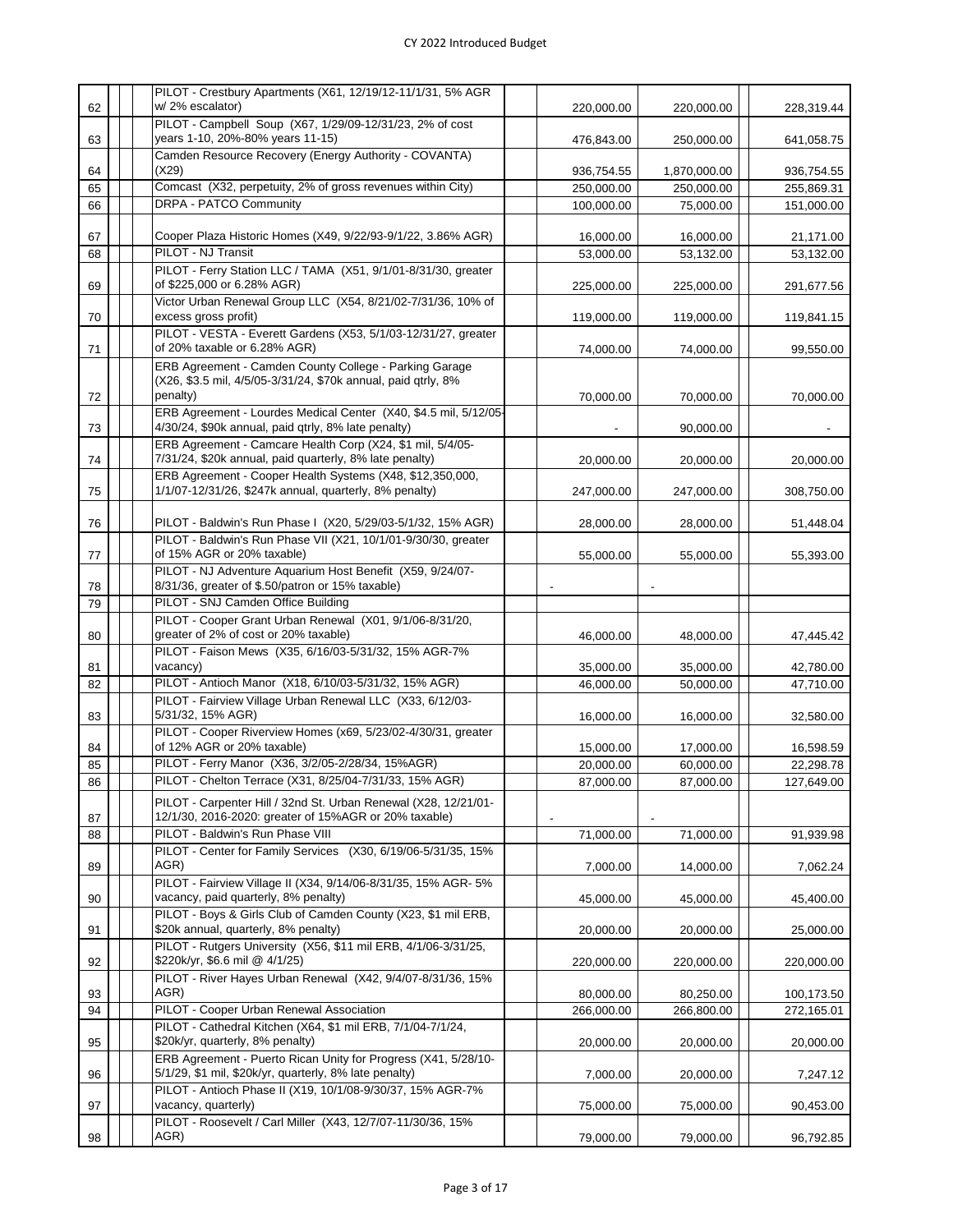| 99         |  | South Jersey Port Corporation                                     |           | 4,000,000.00             | 4,000,000.00         | 4,000,000.00           |
|------------|--|-------------------------------------------------------------------|-----------|--------------------------|----------------------|------------------------|
|            |  | PILOT - Lutheran Social Ministries (X38, 6/4/08-5/1/37, 15% AGR · |           |                          |                      |                        |
| 100        |  | 7% vacancy 2008-2022)                                             |           | 70,000.00                | 70,000.00            | 99,045.32              |
|            |  | PILOT - Rowan University (X71, \$5.1 mil ERB, 5/14/12-5/1/31,     |           |                          |                      |                        |
| 101        |  | \$102k/yr, quarterly, 10% penalty)                                |           | 180,000.00               | 180,000.00           | 274,945.00             |
|            |  | PILOT - Morgan Village (X72, 12/19/12-12/1/26, greater of \$3,500 |           |                          |                      |                        |
|            |  |                                                                   |           |                          |                      |                        |
| 102        |  | or 15% AGR)                                                       |           | 40,000.00                | 40,000.00            | 50,186.00              |
|            |  | PILOT - Branch Village (X73, 8/20/15-7/1/32, 10% AGR 2015-        |           |                          |                      |                        |
| 103        |  | 2030)                                                             |           | 70,000.00                | 70,000.00            | 86,474.05              |
| 104        |  | PILOT - Market Fair Urban                                         |           | 70,000.00                | 70,000.00            | 72,512.44              |
| 105        |  | PILOT - Centerville Housing Association Phase 12 LLC              |           | 68,000.00                | 68,000.00            | 94,031.98              |
|            |  | PILOT - Roosevelt Manor Phase VII                                 |           |                          |                      |                        |
| 106        |  |                                                                   |           | 85,000.00                | 85,000.00            | 96,853.80              |
|            |  | PILOT - Cooper Cancer Institute (X740, \$1 mil ERB, \$20K/yr,     |           |                          |                      |                        |
| 107        |  | quarterly, 10% penalty)                                           |           | 10,000.00                | 10,000.00            | 10,000.00              |
|            |  | PILOT - Whitman Park Senior (153,1/26/12-12/31/26, 15% AGR-       |           |                          |                      |                        |
| 108        |  | 5% vacancy, quarterly, statutory penalties)                       |           | 60,000.00                | 60,000.00            | 98,226.00              |
|            |  | PILOT - Whitman Park Family (X55, 2/9/10-1/31/24, 15% AGR-        |           |                          |                      |                        |
|            |  | 5% vacancy)                                                       |           |                          |                      |                        |
| 109        |  |                                                                   |           | 55,000.00                | 55,000.00            | 60,516.75              |
|            |  | PILOT - Meadows at Pyne Point (152, 5/12/10-4/30/24, greater of   |           |                          |                      |                        |
| 110        |  | net 15% AGR or taxable)                                           |           | 23,000.00                | 23,436.00            | 30,034.66              |
| 111        |  | PILOT - Roosevelt 9&10                                            |           | 87,000.00                | 87,000.00            | 100,506.01             |
| 112        |  | Parking Surcharge                                                 |           | 650,000.00               | 890,000.00           | 657,561.80             |
|            |  |                                                                   |           |                          |                      |                        |
| 113        |  | 9,935,597.55                                                      |           |                          |                      |                        |
| 114        |  | Supplemental Transitional Aid                                     |           | $\overline{\phantom{a}}$ | 5,275,000.00         | 5,275,000.00           |
| 115        |  | Reserve for Payment of Bonds                                      |           |                          | 321,957.14           | 321,957.14             |
| 116        |  | <b>General Capital Surplus</b>                                    |           |                          | 2,593,237.86         | 2,593,237.86           |
| 117        |  | Coronavirus State & Local Fiscal Recovery Funds                   |           | 10,000,000.00            | 6,649,566.86         | 6,649,566.86           |
|            |  |                                                                   |           |                          |                      |                        |
| 118        |  | 10,000,000.00                                                     |           |                          |                      |                        |
| 119        |  | Receipts from Delinquent Taxes                                    |           | 1,500,000.00             | 730,434.49           | 730,434.49             |
| 120        |  |                                                                   |           |                          |                      |                        |
| 121        |  | Total Less Amount to be Raised by Taxation                        |           | 181,883,669.05           | 205,210,266.72       | 184,267,350.76         |
| 122        |  |                                                                   |           |                          |                      |                        |
|            |  |                                                                   |           |                          |                      |                        |
|            |  |                                                                   |           |                          |                      |                        |
| 123        |  | Amount to be Raised by Taxes                                      |           | 28,804,194.05            | 28,374,191.62        | 25,366,527.308         |
| 124        |  |                                                                   |           |                          |                      |                        |
|            |  | <b>Budget used</b>                                                |           | 210,687,863.10           | 233,584,458.34       | 210,364,312.56         |
| 125        |  |                                                                   |           |                          |                      |                        |
| 126        |  |                                                                   |           |                          |                      |                        |
| 127        |  |                                                                   |           |                          |                      |                        |
| 128        |  | <b>Appropriations</b>                                             |           |                          |                      |                        |
| 129        |  |                                                                   |           | 2022                     | 2021                 | <b>Difference</b>      |
| 130        |  |                                                                   |           | Introduction             | Adopted              | from                   |
|            |  |                                                                   |           |                          |                      |                        |
| 131        |  |                                                                   |           |                          |                      | 2021                   |
| 132        |  | <b>INSIDE CAP</b>                                                 |           |                          |                      |                        |
| 133        |  | <b>General Government Functions</b>                               | X         |                          |                      |                        |
| 134        |  | Office of the Mayor                                               | S&W       | 671,000.00               | 521,000.00           | 150,000.00             |
| 135        |  |                                                                   | OE        | 205,490.00               | 205,490.00           |                        |
|            |  |                                                                   |           |                          |                      |                        |
| 136        |  | Municpal Public Defender                                          | OE        | 140,000.00               | 167,000.00           | (27,000.00)            |
| 137        |  | Planning Board                                                    | S&W       | 9,200.00                 | 11,000.00            | (1,800.00)             |
| 138        |  |                                                                   | OE        | 151,250.00               | 72,000.00            | 79,250.00              |
| 139        |  | Zoning Board of Adjustment                                        | S&W       | 7,900.00                 | 8,600.00             | (700.00)               |
| 140        |  |                                                                   | OE        | 89,500.00                | 95,000.00            | (5,500.00)             |
|            |  |                                                                   |           |                          |                      |                        |
| 141        |  | Rooming and Boarding Board                                        | S&W       | 6,700.00                 | 7,300.00             | (600.00)               |
| 142        |  | <b>Municipal Court</b>                                            | S&W       | 1,984,000.00             | 2,062,000.00         | (78,000.00)            |
| 143        |  |                                                                   | <b>OE</b> | 74,000.00                | 57,500.00            | 16,500.00              |
| 144        |  | Office of the City Attorney                                       | S&W       | 1,062,100.00             | 996,000.00           | 66,100.00              |
|            |  |                                                                   | <b>OE</b> | 840,350.00               |                      |                        |
| 145        |  |                                                                   |           |                          | 1,088,000.00         | (247, 650.00)          |
| 146        |  | Office of City Council                                            | S&W       | 374,300.00               | 392,000.00           | (17,700.00)            |
| 147        |  |                                                                   | OE        | 16,500.00                | 15,841.00            | 659.00                 |
| 148        |  | <b>Annual Audit</b>                                               | OE        | 250,000.00               | 242,925.00           | 7,075.00               |
| 149        |  | Office of the Municipal Clerk                                     | S&W       | 385,800.00               | 382,000.00           | 3,800.00               |
|            |  |                                                                   |           |                          |                      |                        |
| 150        |  |                                                                   | OE        | 51,250.00                | 66,000.00            | (14, 750.00)           |
| 151        |  | Elections                                                         | <b>OE</b> | 50,000.00                | 47,500.00            | 2,500.00               |
| 152<br>153 |  | Alcohol Beverage Control                                          | S&W<br>OE | 6,600.00<br>325.00       | 7,000.00<br>7,100.00 | (400.00)<br>(6,775.00) |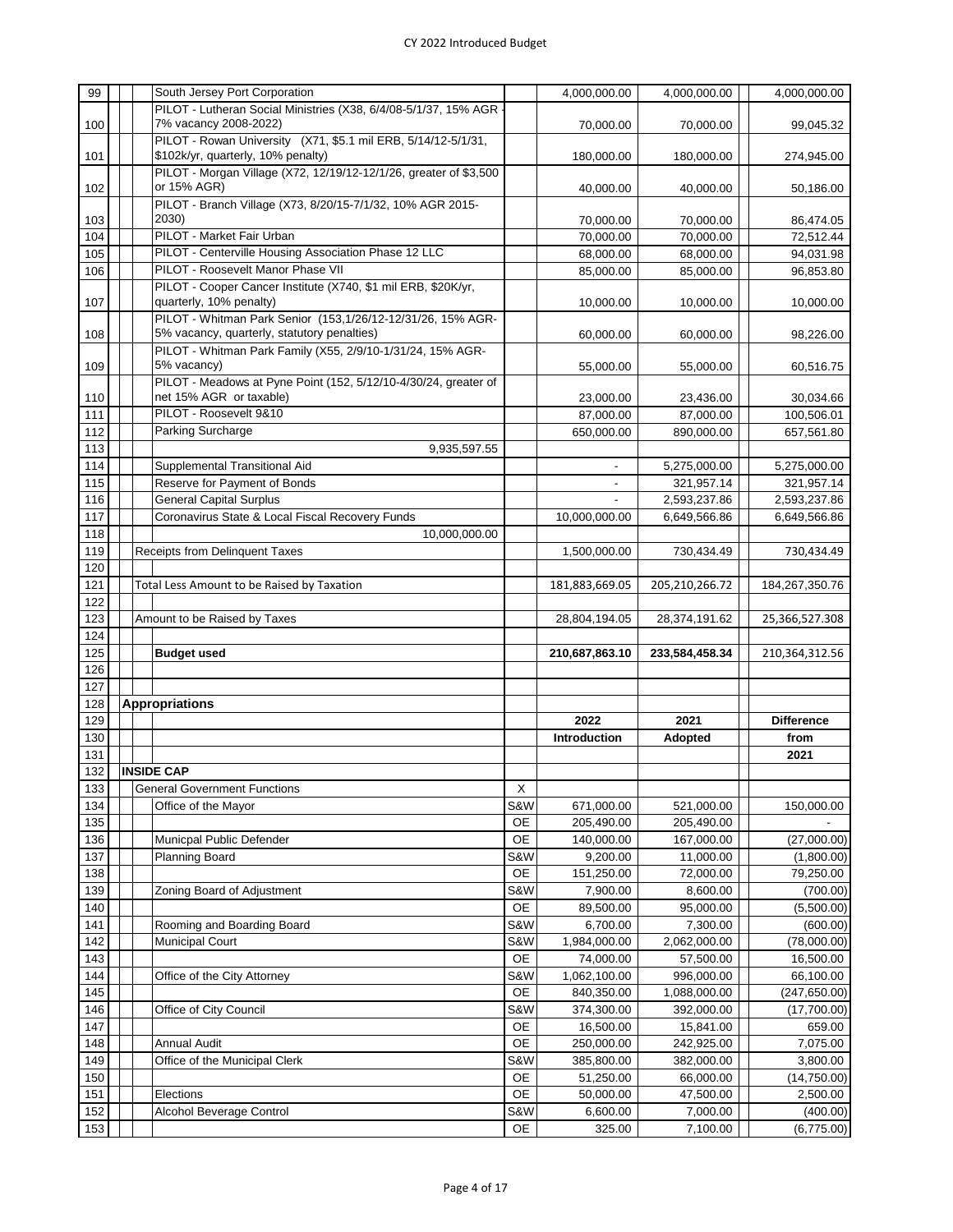| 154 |  | <b>Vital Statistics</b>                                | S&W              | 286,099.00    | 262,000.00              | 24,099.00                |
|-----|--|--------------------------------------------------------|------------------|---------------|-------------------------|--------------------------|
| 155 |  |                                                        | <b>OE</b>        | 4,850.00      | 40,769.00               | (35,919.00)              |
| 156 |  | Department of Administration                           |                  |               |                         |                          |
| 157 |  | <b>Business Administrator's Office</b>                 | S&W              | 274,300.00    | 259,000.00              | 15,300.00                |
| 158 |  |                                                        | <b>OE</b>        | 625,000.00    | 351,000.00              | 274,000.00               |
| 159 |  | Surety Bonds and Other Premiums                        | <b>OE</b>        |               | 973,500.00              | (973, 500.00)            |
| 160 |  | <b>Bureau of Purchasing</b>                            | S&W              | 274,700.00    | 251,000.00              | 23,700.00                |
| 161 |  |                                                        | OE               | 526,815.00    | 400,000.00              | 126,815.00               |
| 162 |  | Division of Personnel                                  | S&W              | 346,200.00    | 268,000.00              | 78,200.00                |
| 163 |  |                                                        | OE               | 3,000.00      | 3,450.00                | (450.00)                 |
| 164 |  | <b>Utilities</b>                                       | <b>OE</b>        | 967,080.00    | 2,255,000.00            | (1, 287, 920.00)         |
| 165 |  | Management Information Systems (IT)                    | S&W              | 487,300.00    | 512,000.00              | (24,700.00)              |
| 166 |  |                                                        | <b>OE</b>        | 700,575.00    | 800,000.00              | (99, 425.00)             |
| 167 |  | Department of Finance                                  |                  |               |                         |                          |
| 168 |  | Director's Office                                      | S&W              | 243,800.00    | 371,000.00              | (127, 200.00)            |
| 169 |  |                                                        | <b>OE</b>        | 389,700.00    | 422,000.00              | (32, 300.00)             |
| 170 |  | Bureau of Accounts and Controls                        | S&W              | 96,000.00     | 103,000.00              | (7,000.00)               |
| 171 |  |                                                        | <b>OE</b>        | 2,500.00      | 2,000.00                | 500.00                   |
| 172 |  | <b>Treasurer's Office</b>                              | S&W              | 156,600.00    | 166,000.00              | (9,400.00)               |
| 173 |  |                                                        | OE               | 2,500.00      | 2,000.00                | 500.00                   |
| 174 |  | <b>Bureau of Revenue Collections</b>                   | S&W              | 909,300.00    | 771,000.00              | 138,300.00               |
| 175 |  |                                                        | <b>OE</b>        | 520,185.00    | 520,000.00              | 185.00                   |
| 176 |  | Assessor's Office                                      | S&W              | 268,900.00    | 349,000.00              | (80, 100.00)             |
| 177 |  |                                                        | <b>OE</b>        | 179,800.00    | 243,000.00              | (63, 200.00)             |
| 178 |  | <b>Bureau of Grants Management</b>                     | S&W              | 100,000.00    | 100,000.00              |                          |
| 179 |  |                                                        | <b>OE</b>        | 5,000.00      | 5,000.00                | $\overline{\phantom{a}}$ |
| 180 |  | Payroll Division                                       | S&W              | 258,600.00    | 250,000.00              | 8,600.00                 |
| 181 |  |                                                        | <b>OE</b>        | 4,000.00      | 2,000.00                | 2,000.00                 |
| 182 |  | Department of Police                                   |                  |               |                         |                          |
| 183 |  | Police                                                 | S&W              | 37,300.00     | 67,000.00               | (29,700.00)              |
| 184 |  |                                                        | <b>OE</b>        | 10,100.00     | 10,100.00               |                          |
| 185 |  | <b>Traffic Control</b>                                 | S&W              | 1,325,000.00  | 1,071,000.00            | 254,000.00               |
| 186 |  |                                                        | OE               | 88,079.00     | 75,720.00               | 12,359.00                |
| 187 |  | Department of Fire                                     |                  |               |                         |                          |
| 188 |  | Fire                                                   | S&W              | 22,790,700.00 | 23,000,000.00           | (209, 300.00)            |
| 189 |  |                                                        | <b>OE</b>        | 244,015.00    | 282,300.00              | (38, 285.00)             |
| 190 |  | <b>Bureau of Fire Prevention</b>                       | S&W              | 715,400.00    | 386,000.00              | 329,400.00               |
| 191 |  |                                                        | <b>OE</b>        | 12,000.00     | 8,200.00                | 3,800.00                 |
| 192 |  | Department of Code Enforcement                         |                  |               |                         |                          |
| 193 |  | Director's Office                                      | S&W              | 197,000.00    |                         |                          |
| 194 |  |                                                        | <b>OE</b>        | 98,000.00     | 298,000.00<br>90,400.00 | (101,000.00)<br>7,600.00 |
|     |  |                                                        | OE               |               |                         |                          |
| 195 |  | <b>Animal Control</b>                                  |                  | 531,669.00    | 516,000.00              | 15,669.00                |
| 196 |  | Division of Housing Inspections                        | S&W              | 699,200.00    | 616,000.00              | 83,200.00                |
| 197 |  |                                                        | OE               | 9,205.00      | 42,000.00               | (32, 795.00)             |
| 198 |  | Division of Licensing and Inspections                  | S&W              | 260,200.00    | 219,000.00              | 41,200.00                |
| 199 |  |                                                        | OE               | 10,715.00     | 25,000.00               | (14, 285.00)             |
| 200 |  | Division of Weights and Measures                       | S&W<br><b>OE</b> | 82,300.00     | 78,000.00               | 4,300.00                 |
| 201 |  |                                                        |                  | 1,815.00      | 14,000.00               | (12, 185.00)             |
| 202 |  | Department of Development and Planning                 |                  |               |                         |                          |
| 203 |  | Director's Office                                      | S&W              | 334,400.00    | 284,000.00              | 50,400.00                |
| 204 |  |                                                        | OE               | 83,550.00     | 65,000.00               | 18,550.00                |
| 205 |  | Division of Planning                                   | S&W              | 291,900.00    | 307,000.00              | (15, 100.00)             |
| 206 |  |                                                        | <b>OE</b>        | 71,300.00     | 50,000.00               | 21,300.00                |
| 207 |  | Office of City Properties                              | S&W              | 171,300.00    | 97,000.00               | 74,300.00                |
| 208 |  |                                                        | OE               | 151,500.00    | 255,000.00              | (103, 500.00)            |
| 209 |  | <b>Housing Services</b>                                | S&W              | 290,000.00    | 290,000.00              |                          |
| 210 |  |                                                        | OE               | 96,400.00     | 62,000.00               | 34,400.00                |
| 211 |  | Division of Capital Improvement and Project Management | S&W              | 479,000.00    | 470,000.00              | 9,000.00                 |
| 212 |  |                                                        | OE               | 722,000.00    | 670,000.00              | 52,000.00                |
| 213 |  | Department of Public Works                             |                  |               |                         |                          |
| 214 |  | Director's Office                                      | S&W              | 422,200.00    | 518,000.00              | (95,800.00)              |
| 215 |  |                                                        | OE               | 626,000.00    | 300,000.00              | 326,000.00               |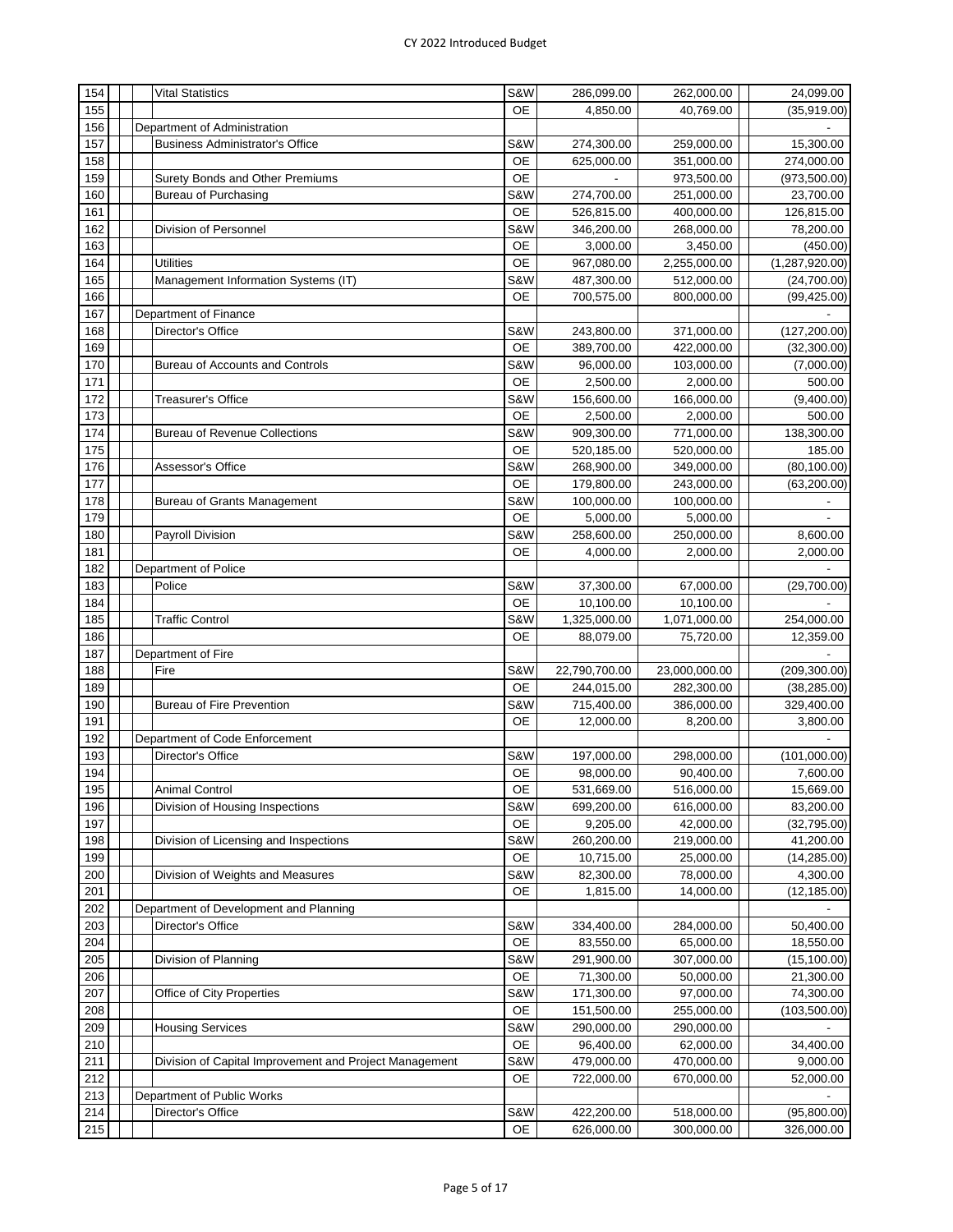| 216 |  | Garbarge and Trash Collection                         | <b>OE</b> | 9,190,000.00             | 8,000,000.00             | 1,190,000.00                 |
|-----|--|-------------------------------------------------------|-----------|--------------------------|--------------------------|------------------------------|
| 217 |  | Division of Neighborhood Districts                    | S&W       | 3,151,200.00             | 2,727,000.00             | 424,200.00                   |
| 218 |  |                                                       | OE        | 890,000.00               | 925,000.00               | (35,000.00)                  |
| 219 |  | Division of Traffic Engineering                       | S&W       | 266,900.00               | 264,000.00               | 2,900.00                     |
| 220 |  |                                                       | <b>OE</b> | 100,000.00               | 900,000.00               | (800,000.00)                 |
| 221 |  | Office of Parks and Open Space                        | S&W       | 713,600.00               | 820,000.00               | (106, 400.00)                |
| 222 |  |                                                       | <b>OE</b> | 890,000.00               | 450,000.00               | 440,000.00                   |
| 223 |  | <b>Facility Maintenance</b>                           | S&W       | 396,300.00               | 387,000.00               | 9,300.00                     |
| 224 |  |                                                       | <b>OE</b> | 771,000.00               | 700,000.00               | 71,000.00                    |
| 225 |  | <b>Electrical Bureau</b>                              | S&W       | 362,600.00               | 299,000.00               | 63,600.00                    |
| 226 |  |                                                       | <b>OE</b> | 132,000.00               | 85,000.00                | 47,000.00                    |
| 227 |  | <b>Fleet Management</b>                               | S&W       | 596,900.00               | 593,000.00               | 3,900.00                     |
| 228 |  |                                                       | OE        | 1,231,000.00             | 1,306,900.00             | (75,900.00)                  |
| 229 |  | <b>Street Lighting</b>                                | <b>OE</b> | 2,400,000.00             | 2,562,500.00             | (162, 500.00)                |
| 230 |  | Department of Health and Human Services               |           |                          |                          |                              |
| 231 |  | Director's Office                                     | S&W       | 381,100.00               | 341,000.00               | 40,100.00                    |
| 232 |  |                                                       | OE        | 641,000.00               | 350,000.00               | 291,000.00                   |
| 233 |  | Office on Aging                                       | S&W       | 462,000.00               | 510,000.00               | (48,000.00)                  |
| 234 |  |                                                       | <b>OE</b> | 48,200.00                | 49,200.00                | (1,000.00)                   |
| 235 |  | Neighborhood Services                                 | S&W       | 315,800.00               | 247,000.00               | 68,800.00                    |
| 236 |  |                                                       | <b>OE</b> | 68,000.00                | 51,000.00                | 17,000.00                    |
| 237 |  | Division of Recreation                                | S&W       | 412,000.00               | 261,000.00               | 151,000.00                   |
| 238 |  |                                                       | OE        | 180,500.00               | 245,000.00               | (64, 500.00)                 |
| 239 |  | Division of Youth and Family Services                 | S&W       | 146,400.00               | 227,000.00               | (80,600.00)                  |
| 240 |  |                                                       | <b>OE</b> | 59,500.00                | 21,000.00                | 38,500.00                    |
| 241 |  | State Uniform Construction Code                       |           |                          |                          |                              |
| 242 |  | <b>Construction Official</b>                          | S&W       | 1,114,100.00             | 1,059,000.00             | 55,100.00                    |
| 243 |  |                                                       | OE        | 14,720.00                | 35,000.00                | (20, 280.00)                 |
| 244 |  | Unclassified                                          |           |                          |                          | $\overline{a}$               |
| 245 |  | <b>Business Personal Property Tax Replacement</b>     | OE        | 199,693.00               | 199,693.00               | $\overline{a}$               |
| 246 |  | <b>Accumulated Compensated Absence Liability</b>      | <b>OE</b> | 750,000.00               | 750,000.00               | $\overline{\phantom{a}}$     |
| 247 |  |                                                       |           |                          |                          | $\overline{\phantom{a}}$     |
| 248 |  | <b>Prior Years Bills</b>                              | OE        | $\overline{\phantom{a}}$ | $\overline{\phantom{a}}$ | $\overline{\phantom{a}}$     |
| 249 |  |                                                       |           |                          |                          |                              |
| 250 |  | <b>Water Utility Deficit</b>                          | OE        |                          | 936,069.83               | #VALUE!                      |
| 251 |  | <b>Sewer Utility Deficit</b>                          | <b>OE</b> |                          | 126,866.06               | #VALUE!                      |
| 252 |  | Insurance                                             |           |                          |                          |                              |
| 253 |  | Group Insurance for Employees                         | OE        | 2,500,000.00             | 26,500,000.00            | (24,000,000.00)              |
| 254 |  | <b>General Liability Insurance</b><br>434-045 Law     | OE        | 684,328.00               | 584,700.00               | 99,628.00                    |
| 255 |  | <b>Workers' Compensation Insurance</b><br>428-038 Law | <b>OE</b> | 1,365,432.00             | 70,400.00                | 1,295,032.00                 |
| 256 |  | Premium Bonds and Casuality Insurance<br>429-046 Law  | <b>OE</b> | 2,489,500.00             | 2,100,000.00             | 389,500.00                   |
| 257 |  | <b>Deferred Charges</b>                               |           |                          |                          | #VALUE!                      |
| 258 |  | <b>Emergency Authorizations</b>                       | <b>OE</b> | $\overline{\phantom{a}}$ | $\blacksquare$           |                              |
| 259 |  | Deferred Charges - COVID Special Emergency            | <b>OE</b> | $\overline{\phantom{a}}$ |                          |                              |
| 260 |  |                                                       |           |                          |                          |                              |
| 261 |  | Expenditure without Appropriation                     | OE        | $\overline{\phantom{a}}$ | 9,131.19                 | (9, 131.19)                  |
| 262 |  | <b>Statutory Expenditures</b>                         |           |                          |                          |                              |
| 263 |  | <b>PERS</b>                                           | OE        | 2,590,544.00             | 2,291,674.00             | 298,870.00                   |
| 264 |  | Social Security                                       | OE        | 1,839,800.00             | 1,839,800.00             |                              |
| 265 |  | Consolidated Police & Firemans Pension Fund           | OE        |                          |                          | $\qquad \qquad \blacksquare$ |
| 266 |  | <b>PFRS</b>                                           | <b>OE</b> | 6,004,446.00             | 5,838,644.66             | 165,801.34                   |
| 267 |  | Unemployment Insurance                                | <b>OE</b> | 52,000.00                | 52,000.00                |                              |
| 268 |  | Pension Increase COLA for Retirees                    | <b>OE</b> | 320,000.00               | 320,000.00               |                              |
| 269 |  | <b>State Disability</b>                               | <b>OE</b> | 20,000.00                | 20,000.00                | $\overline{\phantom{a}}$     |
| 270 |  | Defined Contribution Retirement System                | OE        | 50,000.00                | 50,000.00                | $\overline{\phantom{a}}$     |
| 271 |  | Contingent                                            | <b>OE</b> |                          |                          | $\overline{\phantom{a}}$     |
| 272 |  | Total in cap:                                         |           |                          |                          | #VALUE!                      |
| 273 |  | 88,661,880.00                                         |           |                          |                          | #VALUE!                      |
| 274 |  | $2021 = 111,639,344.45$                               |           |                          |                          | $\overline{\phantom{a}}$     |
| 275 |  | Maximum Appropriations allowed in CAP:                |           |                          |                          | $\overline{\phantom{a}}$     |
| 276 |  | 122,024,473.27                                        |           |                          |                          |                              |
| 277 |  | Amount Over/Under CAP:                                |           |                          |                          |                              |
|     |  |                                                       |           |                          |                          |                              |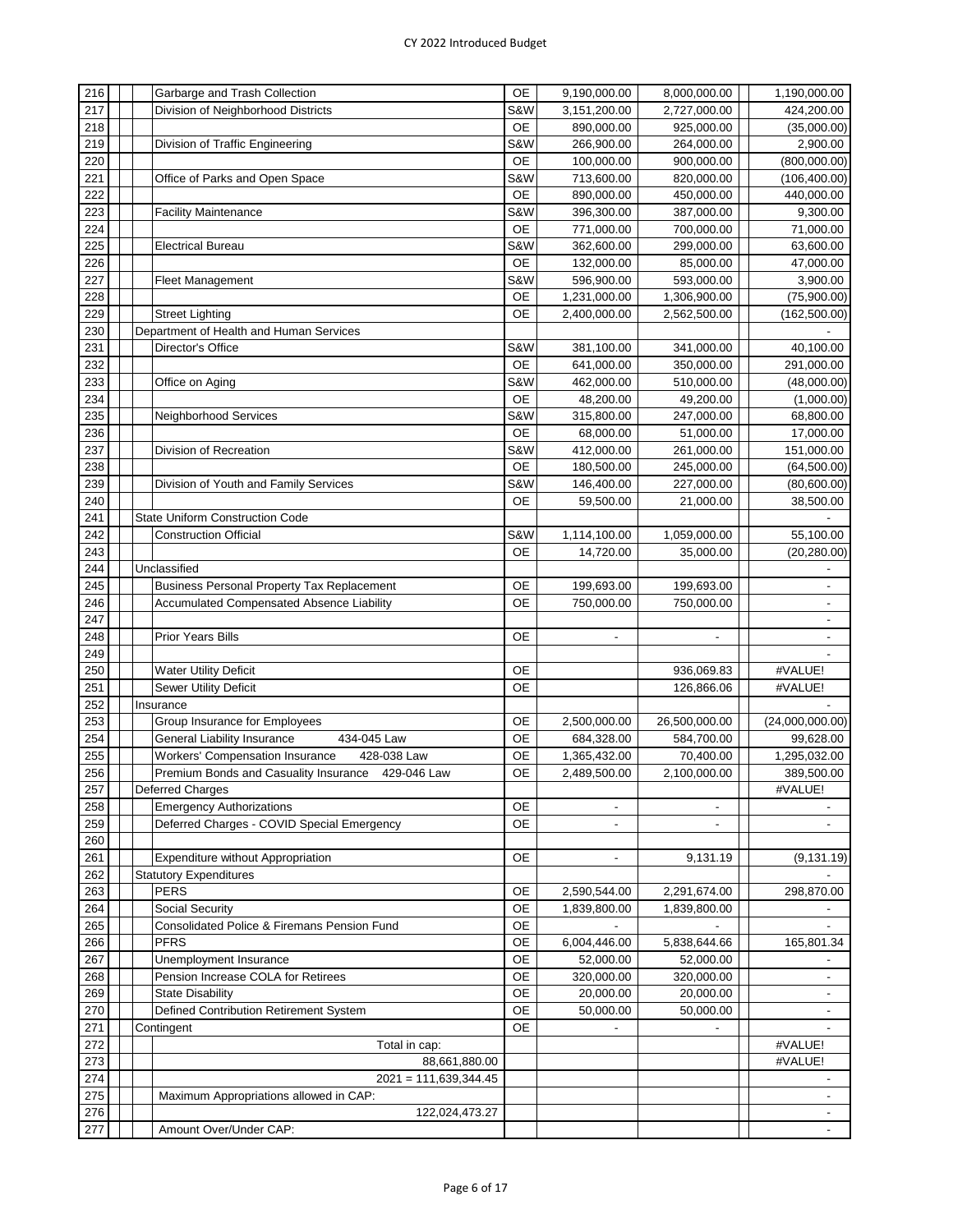| 278 |  | (33, 362, 593.27)                                          |           |                |                |                          |
|-----|--|------------------------------------------------------------|-----------|----------------|----------------|--------------------------|
| 279 |  |                                                            |           |                |                |                          |
| 280 |  | <b>OUTSIDE CAP</b>                                         |           |                |                |                          |
| 281 |  | <b>Matching Funds for Grants</b>                           | OE        | 200,000.00     | 200,000.00     |                          |
|     |  |                                                            |           |                |                |                          |
| 282 |  | Match for FEMA Grant Shared Service Gloucester City        | OE        |                |                | $\overline{\phantom{a}}$ |
| 283 |  | <b>Shared Service Agreements</b>                           |           |                |                |                          |
| 284 |  | Police Servicing Agreement                                 | OE        | 82,976,045.00  | 81,277,353.00  | 1,698,692.00             |
| 285 |  | Supplemental Transitional Aid                              | <b>OE</b> |                | 628,000.00     | #VALUE!                  |
| 286 |  | Neighborhood Streets and Parks, Fire Personnel Raises      |           |                |                |                          |
| 287 |  | and Hires, City Vehicles, EV Study                         |           |                |                | $\overline{\phantom{a}}$ |
| 288 |  | Public and Private Programs Offset by Revenues             |           |                |                |                          |
| 289 |  | Morgan Village SRTS (Construction)                         | ОE        |                | 155,106.00     | (155, 106.00)            |
| 290 |  | Multi-Parks Development Project Project #0408-17-014       | <b>OE</b> |                | 750,000.00     | (750,000.00)             |
| 291 |  | 2021 TTFA Municipal Aid for Resurfacing Various Streets    | <b>OE</b> |                | 1,014,793.00   | (1,014,793.00)           |
| 292 |  | U. S. Dept. of Agriculture & Food Admiration Summer Food   | <b>OE</b> |                | 307,691.78     | (307, 691.78)            |
| 293 |  | NJDEP Whitman Park Improvement #04                         | <b>OE</b> |                | 500,000.00     | (500,000.00)             |
| 294 |  | NJDEP Whitman Park Improvement #04                         | <b>OE</b> |                | 1,000,000.00   | (1,000,000.00)           |
| 295 |  | Bordan Chemical (1625 Federal Street)                      | <b>OE</b> |                | 500,000.00     | (500,000.00)             |
| 296 |  | Heritage Tourism Historic Mural 2020.H003                  | ОE        |                | 50,000.00      | (50,000.00)              |
| 297 |  | FY2021 Clean Communities                                   | OЕ        |                | 126,313.88     |                          |
|     |  |                                                            |           |                |                | (126, 313.88)            |
| 298 |  | FY2018 Recycling Tonnage Grant                             | <b>OE</b> |                | 117,450.00     | (117, 450.00)            |
| 299 |  | Camden County FY 2020 Justice Assistance Grant             | <b>OE</b> |                | 167,855.00     | (167, 855.00)            |
| 300 |  | NJDEP - 100 Cooper Street (Bl.8)                           | <b>OE</b> |                | 500,000.00     | (500,000.00)             |
| 301 |  | DVRPC FY21 Supportive Regional Highway Planning Program    | OE        |                | 24,000.00      | (24,000.00)              |
| 302 |  | DVRPC FY21 Transit Support Program                         | <b>OE</b> |                | 20,800.00      | (20, 800.00)             |
| 303 |  | NJDOT Thorndyke St. and Maplewood St.                      | <b>OE</b> |                | 139,449.08     | (139, 449.08)            |
| 304 |  | NJDOT South 7th & Pine St.                                 | <b>OE</b> |                | 60,287.16      | (60, 287.16)             |
| 305 |  | 2020 Municipal Court Alcohol Education                     | <b>OE</b> |                | 31,807.83      | (31, 807.83)             |
| 306 |  | NJ League of Conservative Voters                           | <b>OE</b> |                | 40,000.00      | (40,000.00)              |
| 307 |  | Coronavirus State & Local Fiscal Recovery Funds - Reserved | <b>OE</b> | 20,824,161.50  | 24,174,594.64  | (3,350,433.14)           |
| 308 |  | <b>Dick's Sporting Goods</b>                               | <b>OE</b> |                | 1,000.00       | (1,000.00)               |
| 309 |  | DVRPC Regional Plng. FY22 Highway Planning Program         | <b>OE</b> |                | 24,000.00      | (24,000.00)              |
| 310 |  | DVRPC Regional Plng. FY22 Transit Support Program          | <b>OE</b> |                | 20,800.00      | (20, 800.00)             |
| 311 |  | 2019 Resurfacing Var. Sts. (Muni. & Urban Aid Funding)     | <b>OE</b> |                | 1,000,000.00   | (1,000,000.00)           |
| 312 |  | 2020 Resurfacing Var. Sts. (Muni. & Urban Aid Funding)     | ОE        |                | 1,052,864.00   | (1,052,864.00)           |
| 313 |  | HUD FY 21 Community Development Block Grant                |           | 2,595,357.00   |                |                          |
|     |  |                                                            |           |                |                |                          |
| 314 |  | HUD FY21 Home Investment Partnership                       |           | 869,261.00     |                |                          |
| 315 |  | HUD FY 21 Hoiusing Opportunities for Person with Aids      |           | 1,137,814.00   |                |                          |
| 316 |  | HUD FY 21 Emergency Solutions Grant                        |           | 216,515.00     |                |                          |
| 317 |  | Camden County 2021-2022 Code Blue Warming Centers          |           | 150,000.00     |                |                          |
| 318 |  | 25,793,108.50                                              |           |                |                |                          |
| 319 |  | Capital Improvements                                       |           |                |                | $\overline{\phantom{a}}$ |
| 320 |  | Capital Improvement Fund                                   | <b>OE</b> | 300,000.00     | 300,000.00     |                          |
| 321 |  | Roadwork                                                   | OE        | 3,000,000.00   |                |                          |
| 322 |  | Debt Service                                               |           |                |                |                          |
| 323 |  | <b>Bond Principal</b>                                      | OE        | 2,005,000.00   | 1,470,000.00   | 535,000.00               |
| 324 |  | Note Principal                                             | OE        | 136,843.00     |                | 136,843.00               |
| 325 |  | <b>Bond Interest</b>                                       | OE        | 427,194.00     | 531,675.00     | (104, 481.00)            |
| 326 |  | Note Interest                                              | <b>OE</b> | 25,928.00      | 38,892.00      | (12,964.00)              |
| 327 |  | Green Trust Loan Program                                   | <b>OE</b> | 43,528.00      | 43,528.00      |                          |
| 328 |  | Unsafe Loan Program - Principal                            | OE        | 431,100.00     | 531,100.00     | (100,000.00)             |
| 329 |  | 3,069,593.00                                               |           |                |                |                          |
|     |  |                                                            |           |                |                | #VALUE!                  |
| 330 |  | Deferred Charges                                           | OE        |                |                |                          |
| 331 |  | Total Outside CAP:                                         |           |                |                |                          |
| 332 |  | 115,338,746.50                                             |           |                |                |                          |
| 333 |  | Subtotal, without the reserve for uncollected taxes:       |           | 204,000,626.50 | 228,203,634.11 | (24, 203, 007.61)        |
| 334 |  |                                                            |           |                |                | #VALUE!                  |
| 335 |  | RESERVE FOR UNCOLLECTED TAXES                              | OE        | 6,687,236.60   | 5,145,753.52   | 1,541,483.08             |
| 336 |  |                                                            |           |                |                |                          |
| 337 |  | <b>Budget Total</b>                                        |           | 210,687,863.10 | 233,349,387.63 | (22,661,524.53)          |
|     |  |                                                            |           |                |                |                          |
|     |  |                                                            |           |                |                |                          |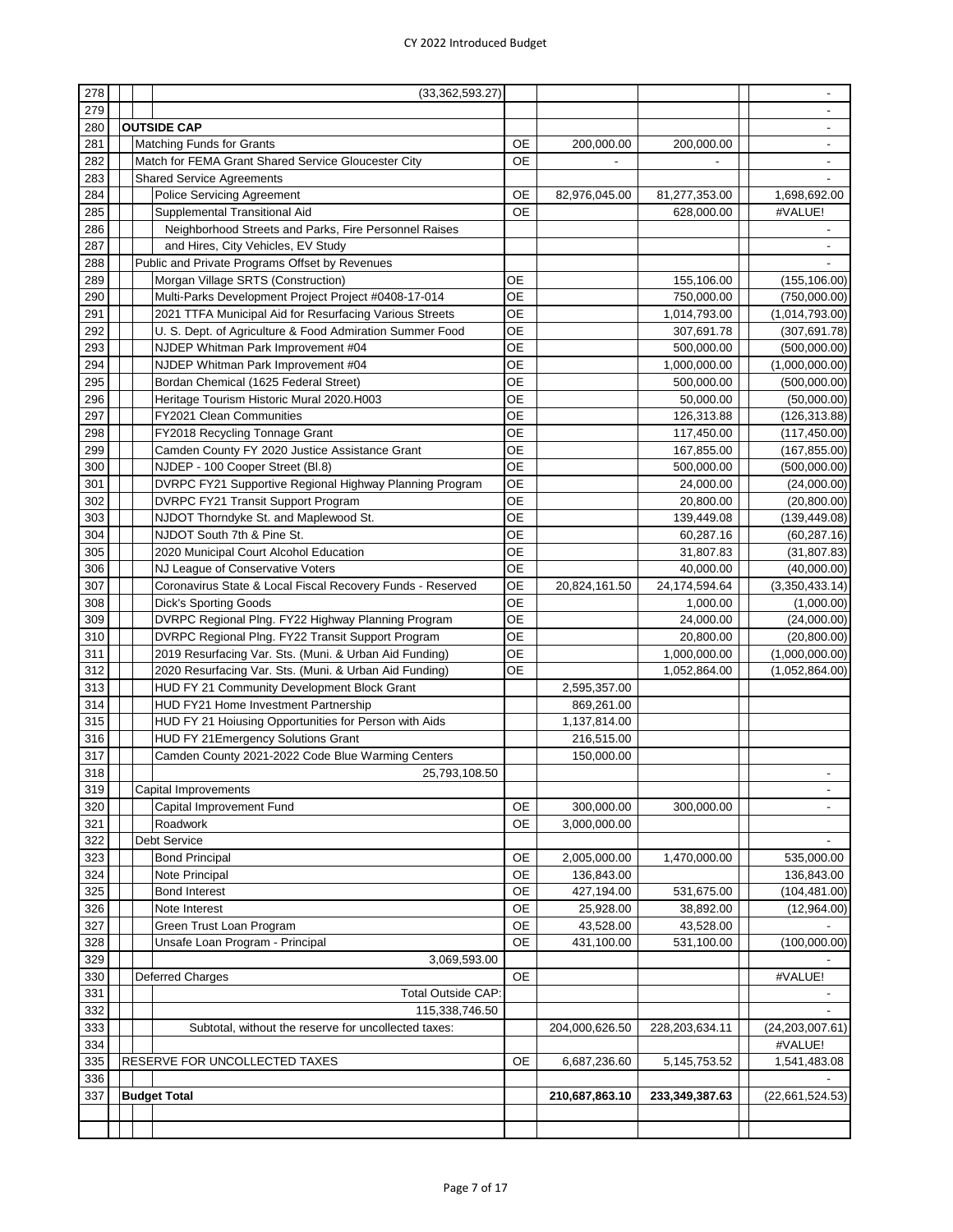| $\mathbf{1}$   | <b>Tax Rate Calculation</b>                                                   | 2022               |  |
|----------------|-------------------------------------------------------------------------------|--------------------|--|
| $\overline{2}$ |                                                                               |                    |  |
| 3              | <b>Total Budget</b>                                                           | 210,687,863.10     |  |
| 4              | Surplus                                                                       | (8,000,000.00)     |  |
| 5              | ReceiptsFromDelinquent Taxes                                                  | (1,500,000.00)     |  |
| 6              | Misc.Anticipated Revenues                                                     | (172, 383, 669.05) |  |
| $\overline{7}$ | Amount to be Raised by Taxation                                               | 28,804,194.05      |  |
| 8              |                                                                               |                    |  |
| 9              |                                                                               |                    |  |
| 10             | Tax Rate = Amount to be Raised by Taxation $\div$ Net Valuation Taxable x 100 |                    |  |
| 11             |                                                                               |                    |  |
| 12             | 2022 Amount to be Raised by Taxation                                          | 28,804,194.05      |  |
| 13             | 2022 Net Valuation Taxable                                                    | 1,715,414,483      |  |
| 14             |                                                                               |                    |  |
| 15             | 2022 Tax Rate                                                                 | 1.6791             |  |
| 16             |                                                                               |                    |  |
| 17             | 2021 Tax Rate                                                                 | 1.655              |  |
| 18             |                                                                               |                    |  |
| 19             | Difference 2021 v. 2022                                                       | 0.0241             |  |
| 20             |                                                                               |                    |  |
| 21             |                                                                               | 1.46%              |  |
|                |                                                                               |                    |  |
|                |                                                                               |                    |  |
|                |                                                                               |                    |  |
|                |                                                                               |                    |  |
|                |                                                                               |                    |  |
|                |                                                                               |                    |  |
|                |                                                                               |                    |  |
|                |                                                                               |                    |  |
|                |                                                                               |                    |  |
|                |                                                                               |                    |  |
|                |                                                                               |                    |  |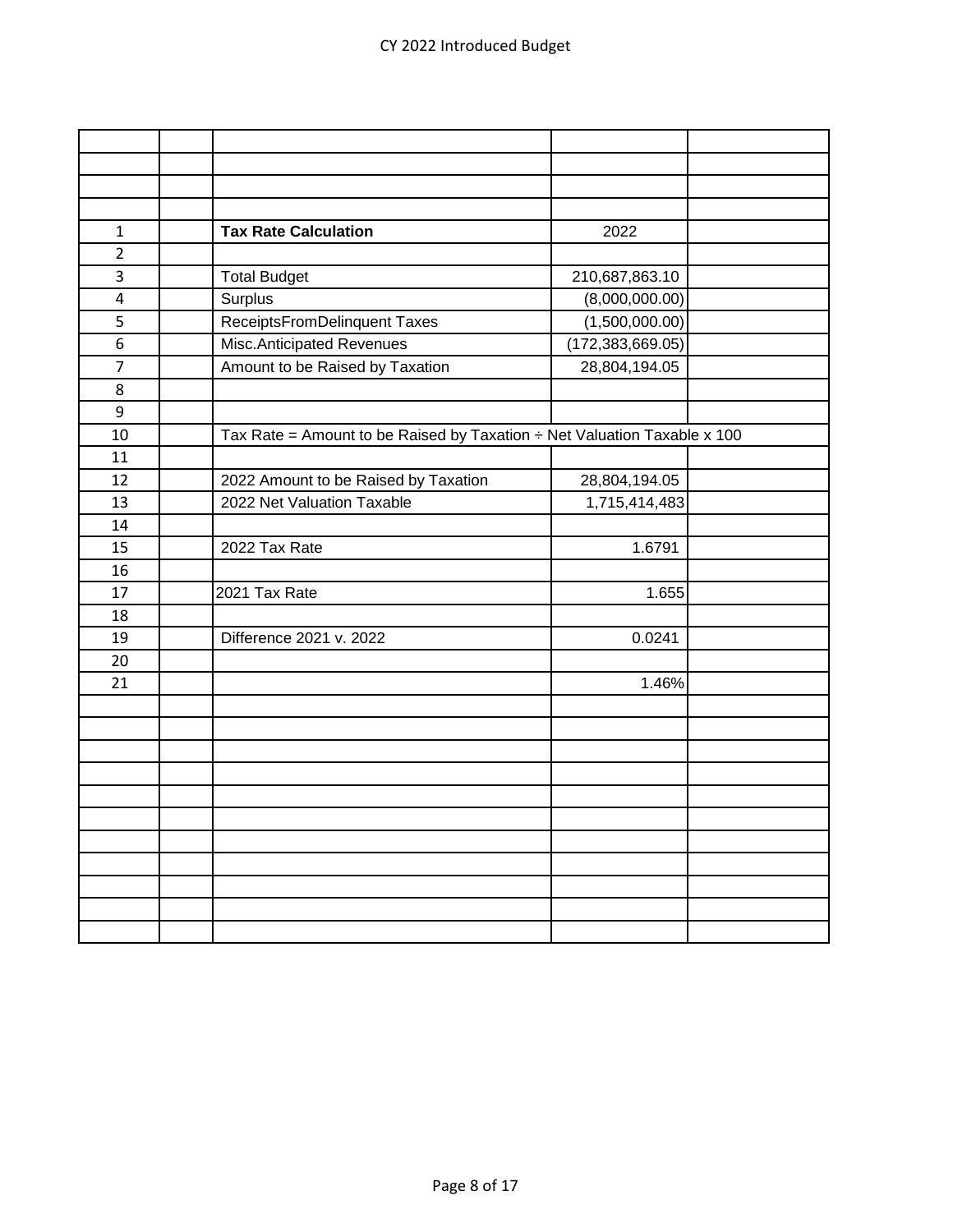## CY 2022 Introduced Budget

| 1              | Surplus Usage, RUT Calculation & Tax Rate Calculation |                          | 2022                     |                       |
|----------------|-------------------------------------------------------|--------------------------|--------------------------|-----------------------|
| $\overline{2}$ |                                                       |                          |                          |                       |
| 3              |                                                       |                          |                          |                       |
|                |                                                       |                          |                          |                       |
| 4              | <b>Surplus Balance</b>                                |                          |                          |                       |
| 5              |                                                       | 2022 Surplus Utilization | 2021 Surplus Utilization |                       |
| 6              |                                                       |                          |                          |                       |
| 7              | Utilize                                               | 8,000,000.00             | 20,000,000.00            |                       |
| 8              |                                                       |                          |                          |                       |
| 9              |                                                       |                          |                          |                       |
| 10             | <b>Revenues</b>                                       |                          |                          |                       |
| 11             | Surplus                                               | 8,000,000.00             |                          |                       |
| 12             | <b>MRA</b>                                            | 172,383,669.05           |                          |                       |
| 13             | Receipts from DT's                                    | 1,500,000.00             |                          |                       |
| 14             | Total                                                 | 181,883,669.05           |                          |                       |
| 15             |                                                       |                          |                          |                       |
| 16             | <b>RUT Calculation</b>                                |                          | Actual 2021              |                       |
| 17             | 1.) Appropriations                                    | 204,000,626.50           |                          |                       |
|                |                                                       |                          |                          |                       |
| 18             | 2.) Local School                                      | 13,166,561.37            | 12,908,393.50            |                       |
| 19             | 5.) County Taxes                                      | 17,022,304.56            | 16,688,533.88            |                       |
| 20             | 6.) Special Districts                                 | 1,800,000.00             | 1,700,000.00             |                       |
| 21             | Less Revenues                                         | (181, 883, 669.05)       |                          |                       |
| 22             | Cash Required                                         | 54,105,823.38            |                          |                       |
| 23             |                                                       |                          |                          |                       |
| 24             | $7.)$ Rate =                                          | 89.0000%                 |                          |                       |
| 25             |                                                       |                          |                          |                       |
| 26             | 8.) Total Taxes                                       | 60,793,059.97            |                          |                       |
| 27             |                                                       |                          |                          |                       |
| 28             | 9.) RUT                                               | 6,687,236.60             |                          |                       |
| 29             | $8.) - 6.)$                                           |                          |                          |                       |
| 30             |                                                       | 6,687,236.60 RUT used    |                          |                       |
|                |                                                       |                          |                          |                       |
| 31             |                                                       |                          |                          |                       |
| 32             | <b>Tax Rate Calculation</b>                           |                          |                          |                       |
| 33             |                                                       | 2022                     | 2021                     |                       |
| 34             | <b>Total Budget</b>                                   | 210,687,863.10           | 233,584,458.34           |                       |
| 35             | Surplus                                               | 8,000,000.00             | 20,000,000.00            |                       |
| 36             | ReceiptsFromDelinquent Taxes                          | 1,500,000.00             | 730,434.49               |                       |
| 37             | Misc.Anticipated Revenues                             | 172,383,669.05           | 184,479,832.23           | Levy Cap              |
| 38             | Amt to be Raised by Taxation                          | 28,804,194.05            | 28,374,191.62            | 29,225,417.37         |
| 39             |                                                       |                          |                          |                       |
| 40             | 2021 Net Valuation Taxable =                          |                          | 1,714,453,640            | Amount Over/Under Cap |
| 41             | 2022 Net Valuation Taxable =                          | 1,715,414,483            |                          | (421, 223.32)         |
| 42             |                                                       |                          |                          |                       |
| 43             | <b>Tax Rate</b>                                       | 1.6791                   | 1.6550                   |                       |
| 44             |                                                       |                          |                          | Amount of taxes       |
|                |                                                       |                          |                          |                       |
| 45             | Difference 2020 v. 2021                               | 0.0241                   | 1.46%                    | needed to yield       |
| 46             |                                                       |                          |                          | no tax rate increase  |
| 47             | Increase in 2021 from 2020:                           |                          |                          | 28,390,093.56         |
| 48             |                                                       |                          |                          | 414,100.48            |
| 49             |                                                       |                          |                          | (varience)            |
| 50             |                                                       | 2022                     | 2021                     |                       |
| 51             |                                                       |                          |                          |                       |
| 52             | tax rate                                              | 1.6791                   | 1.6550                   |                       |
| 53             | value of average residential property (arp)           | \$57,820.27              | \$57,259.98              |                       |
| 54             | total local tax paid by arp                           | \$970.88                 | \$947.65                 |                       |
| 55             | monthly local tax for all services, arp               | \$80.91                  | \$78.97                  |                       |
| 56             | added local tax per year, arp                         | \$23.23                  |                          |                       |
| 57             | added local tax per month arp                         | \$1.94                   |                          |                       |
|                |                                                       |                          |                          |                       |
|                |                                                       |                          |                          |                       |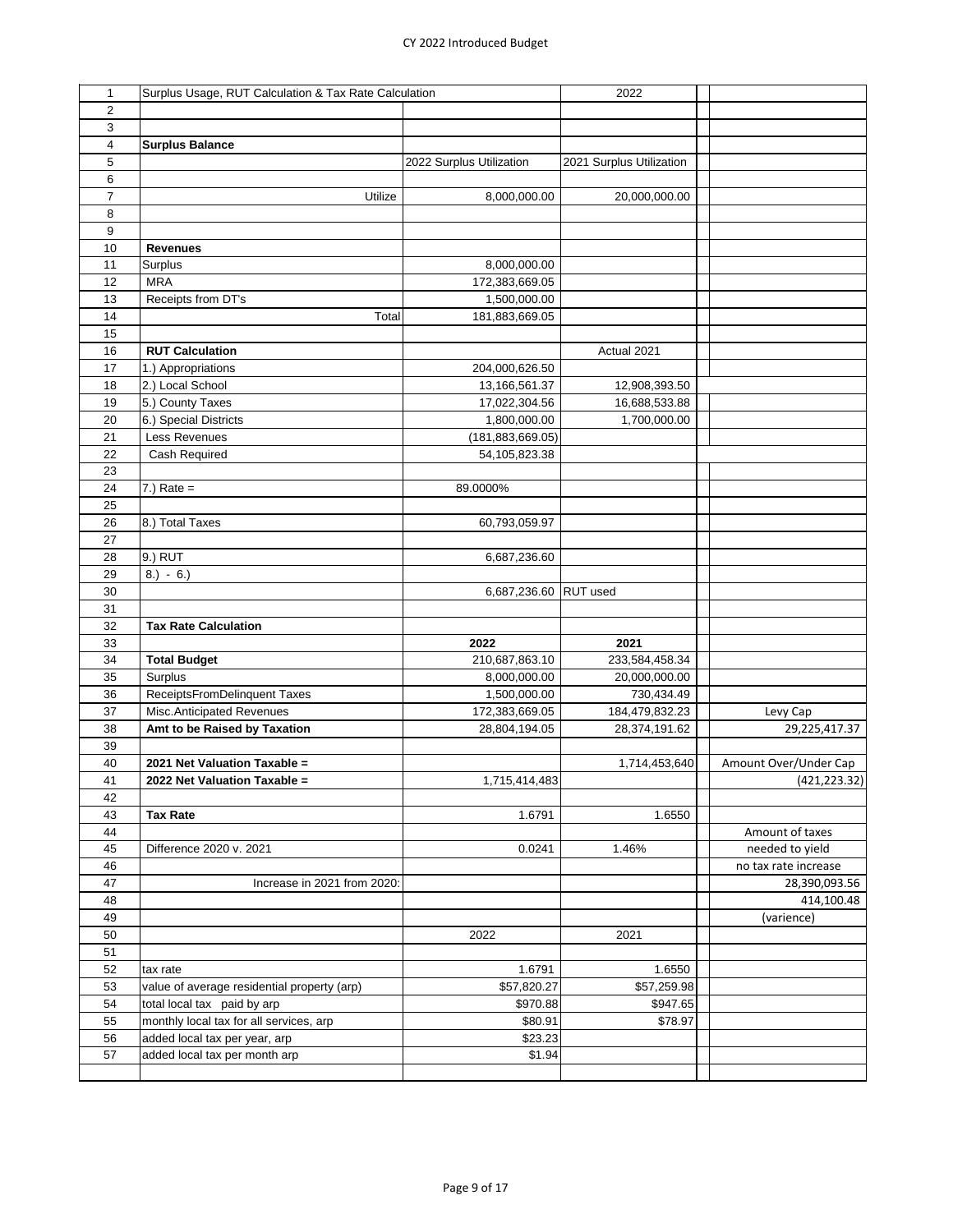| 1              |  | <b>Water Utility</b>                     |           |                     |               |                   |  |
|----------------|--|------------------------------------------|-----------|---------------------|---------------|-------------------|--|
| $\overline{2}$ |  |                                          |           |                     |               |                   |  |
| 3              |  |                                          |           | 2022                | 2021          | 2021              |  |
| 4              |  |                                          |           | <b>Introduction</b> | Anticipated   | Realized          |  |
| 5              |  |                                          |           |                     |               |                   |  |
| 6              |  | Revenue                                  |           |                     |               |                   |  |
| $\overline{7}$ |  | <b>Operating Surplus</b>                 |           | 792,000.00          | 846,231.00    | 846,231.00        |  |
| 8              |  | Rents                                    |           | 11,500,000.00       | 10,041,574.00 | 11,922,616.36     |  |
| 9              |  | Miscellaneous                            |           | 400,000.00          | 550,000.00    | 419,398.22        |  |
| 10             |  | Capacity Fee & Other                     |           | 8,000.00            | 100,000.00    | 8,631.02          |  |
| 11             |  | Merchanville-Pennsauken Water Commission |           |                     | 100,000.00    | 31,650.92         |  |
| 12             |  | Reserve for NJEIT                        |           | $\blacksquare$      | 651,922.17    | 651,922.17        |  |
| 13             |  | Deficit (from General Budget)            |           | $\overline{a}$      | 936,069.83    | 936,069.83        |  |
| 14             |  |                                          |           |                     |               |                   |  |
| 15             |  | <b>Budget Used:</b>                      |           | 12,700,000.00       | 13,225,797.00 |                   |  |
| 16             |  |                                          |           |                     |               |                   |  |
| 17             |  |                                          |           |                     |               |                   |  |
| 18             |  | <b>Appropriations</b>                    |           |                     |               |                   |  |
| 19             |  |                                          |           | 2022                | 2021          | <b>Difference</b> |  |
| 20             |  |                                          |           | Introduction        | Adopted       | from              |  |
| 21             |  |                                          |           |                     |               | 2020              |  |
| 22             |  |                                          |           |                     |               |                   |  |
| 23             |  | <b>Salaries</b>                          | S&W       |                     |               |                   |  |
| 24             |  | <b>Other Expenses</b>                    | <b>OE</b> | 11,593,334.00       | 11,186,370.00 | 406,964.00        |  |
| 25             |  | Capital Improvement Fund                 | <b>OE</b> |                     |               |                   |  |
| 26             |  | Capital Outlay                           | <b>OE</b> |                     |               |                   |  |
| 27             |  | <b>NJEIT Principal</b>                   | <b>OE</b> | 1,030,214.00        | 1,930,303.00  | (900, 089.00)     |  |
| 28             |  | Note Principal                           | <b>OE</b> |                     |               |                   |  |
| 29             |  | <b>NJEIT Interest</b>                    | <b>OE</b> | 76,452.00           | 109,124.00    | (32,672.00)       |  |
| 30             |  | Note Interest                            | <b>OE</b> |                     |               |                   |  |
| 31             |  |                                          |           |                     |               |                   |  |
| 32             |  | <b>Budget Total</b>                      |           | 12,700,000.00       | 13,225,797.00 | (525, 797.00)     |  |
|                |  |                                          |           |                     |               |                   |  |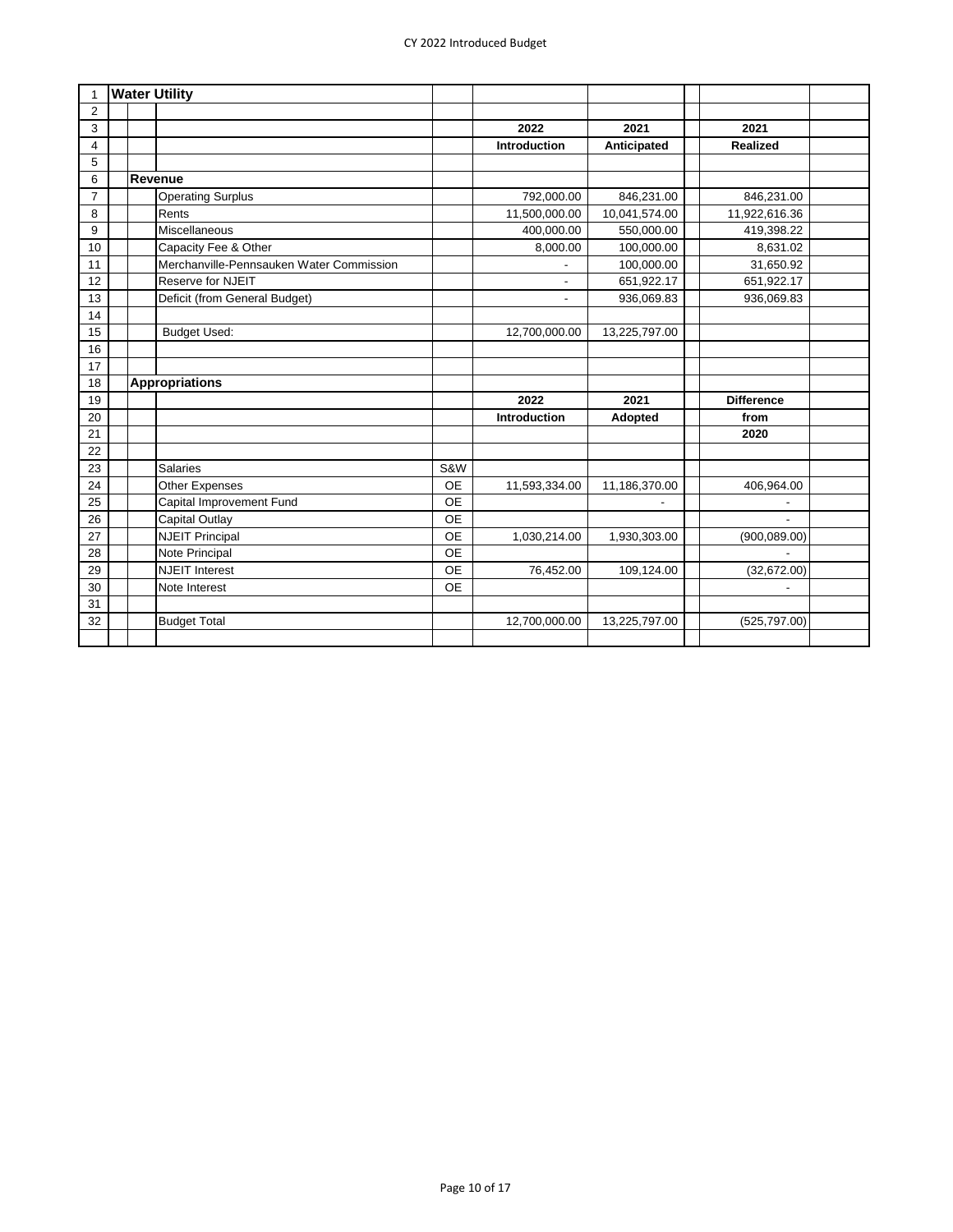| 1              |  | <b>Sewer Utility</b>          |           |                          |                |                   |
|----------------|--|-------------------------------|-----------|--------------------------|----------------|-------------------|
| $\overline{2}$ |  |                               |           |                          |                |                   |
| 3              |  |                               |           | 2022                     | 2021           | 2021              |
| 4              |  |                               |           | Introduction             | Anticipated    | Realized          |
| 5              |  |                               |           |                          |                |                   |
| 6              |  | Revenue                       |           |                          |                |                   |
| $\overline{7}$ |  | <b>Operating Surplus</b>      |           |                          | 3,036,877.55   | 3,036,877.55      |
| 8              |  | Rents                         |           | 9,202,600.00             | 7,100,000.00   | 9,871,077.75      |
| 9              |  | Miscellaneous                 |           | 200,000.00               | 200,000.00     | 302,112.22        |
| 10             |  | Capacity Fee                  |           | 20,000.00                | 20,000.00      | 85,470.79         |
| 11             |  | Reserve for NJEIT             |           |                          | 1,041,656.97   | 1,041,656.97      |
| 12             |  | Capital Fund Balance          |           |                          | 293,638.42     | 293,638.42        |
| 13             |  | Deficit (from General Budget) |           | $\overline{\phantom{a}}$ | 126,866.06     | 126,866.06        |
| 14             |  |                               |           |                          |                |                   |
| 15             |  | <b>Budget Used:</b>           |           | 9,422,600.00             | 11,819,039.00  |                   |
| 16             |  |                               |           |                          |                |                   |
| 17             |  |                               |           |                          |                |                   |
| 18             |  | <b>Appropriations</b>         |           |                          |                |                   |
| 19             |  |                               |           | 2022                     | 2021           | <b>Difference</b> |
| 20             |  |                               |           | Introduction             | <b>Adopted</b> | from              |
| 21             |  |                               |           |                          |                | 2021              |
| 22             |  |                               |           |                          |                |                   |
| 23             |  | <b>Salaries</b>               | S&W       |                          |                |                   |
| 24             |  | Other Expenses                | OE        | 8,200,217.00             | 9,676,412.00   | (1,476,195.00)    |
| 25             |  | Capital Improvement Fund      | <b>OE</b> |                          |                |                   |
| 26             |  | <b>Capital Outlay</b>         | <b>OE</b> |                          |                |                   |
| 27             |  | <b>NJEIT Principal</b>        | <b>OE</b> | 1,051,581.00             | 1,946,422.00   | (894, 841.00)     |
| 28             |  | Note Principal                | <b>OE</b> |                          |                |                   |
| 29             |  | <b>NJEIT Interest</b>         | <b>OE</b> | 170,802.00               | 196,205.00     | (25, 403.00)      |
| 30             |  | Note Interest                 | <b>OE</b> |                          |                |                   |
| 31             |  |                               |           |                          |                |                   |
| 32             |  | <b>Sewer Utility</b>          |           |                          |                |                   |
| 33             |  |                               |           |                          |                |                   |
| 34             |  |                               |           | 2022                     | 2021           | 2021              |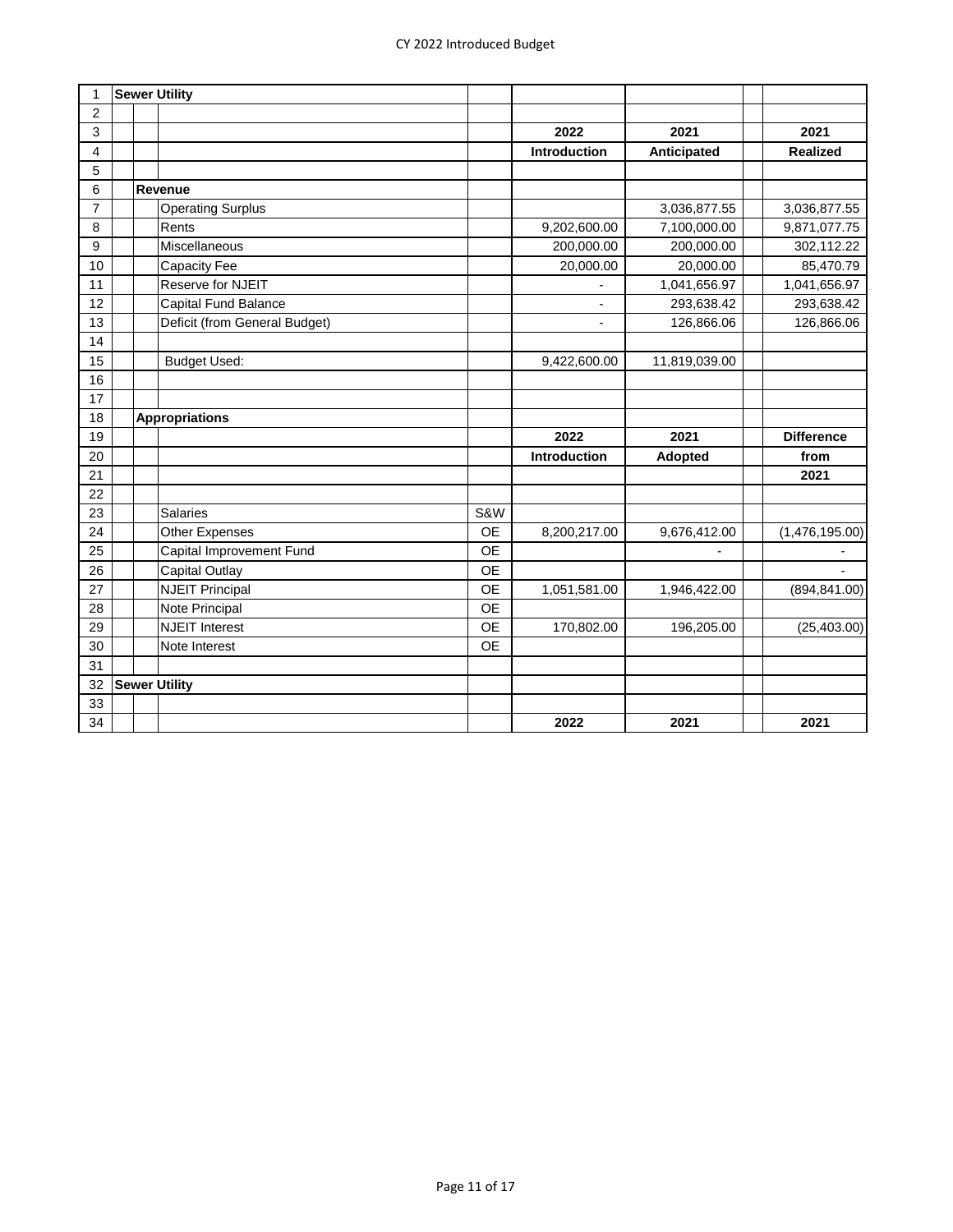## **2022 GENERAL CAPITAL BUDGET**

| <b>Fire Department</b>   |                                             | 4,250,000    |            |
|--------------------------|---------------------------------------------|--------------|------------|
|                          | <b>Heavy Vehicles</b>                       |              | 2,300,000  |
|                          | 4WD SUV's (2                                |              | 80,000     |
|                          | <b>Facilities Renovations</b>               |              | 1,720,000  |
|                          | Acutest machine (1)                         |              | 10,000     |
|                          | <b>Scheduling Software</b>                  |              | 25,000     |
|                          | Turnout gear                                |              | 110,000    |
|                          | Turnout gear washer & dryers (2)            |              | 5,000      |
| <b>Streets and Roads</b> |                                             | 6,000,000    |            |
|                          | Per List                                    |              | 6,000,000  |
| Fleet                    |                                             | 1,080,000    |            |
|                          | Electric vehicles (15)                      |              | 525,000    |
|                          | Electric Trucks (2)                         |              | 130,000    |
|                          | Electric Charging Stations (10)             |              | 215,000    |
|                          | SUV's (3)                                   |              | 105,000    |
|                          | Pick-up Trucks                              |              | 105,000    |
| Information Technology   |                                             | 470,000      |            |
|                          | Computers (60)                              |              | 70,000     |
|                          | New telecommunications system               |              | 400,000    |
| Mayor's Office           |                                             | 20,000       |            |
|                          | New carpeting and office renovations        |              | 20,000     |
| <b>Electrical Bureau</b> |                                             | 180,000.00   |            |
|                          | Upgrades at various intersections           |              | 180,000    |
|                          |                                             |              |            |
| Streetlights             | Upgrade various lights to LED's             | 400,000.00   | 400,000    |
|                          |                                             |              |            |
| Furniture                |                                             | 200,000.00   |            |
|                          | Office furnture and/or storage cabinets for |              | 200,000    |
|                          | various departments, including, but not     |              |            |
|                          | limited to: Information Technology,         |              |            |
|                          | Neighborhood Services, Public Works,        |              |            |
|                          | Tax Assessor, Youth Services,               |              |            |
|                          | Licenses and Inspections.                   |              |            |
| Metro Police Department  |                                             | 1,000,000.00 |            |
|                          | Upgrade Eye-in-the-Sky and other public     |              | 1,000,000  |
|                          | safety equipment necessary thereto          |              |            |
|                          |                                             |              |            |
| TOTAL OF PROGRAM COSTS   |                                             |              |            |
|                          |                                             |              | 13,600,000 |
|                          |                                             |              |            |

XXXXXXXXXXXXXXXXXXXXXXXXXXXXXXXXXXXXXXXXXXXXXXXXXXXXXXXXXXXXXXXXXXXXXXXXXXXXXXXXXXXXXXXXXXXX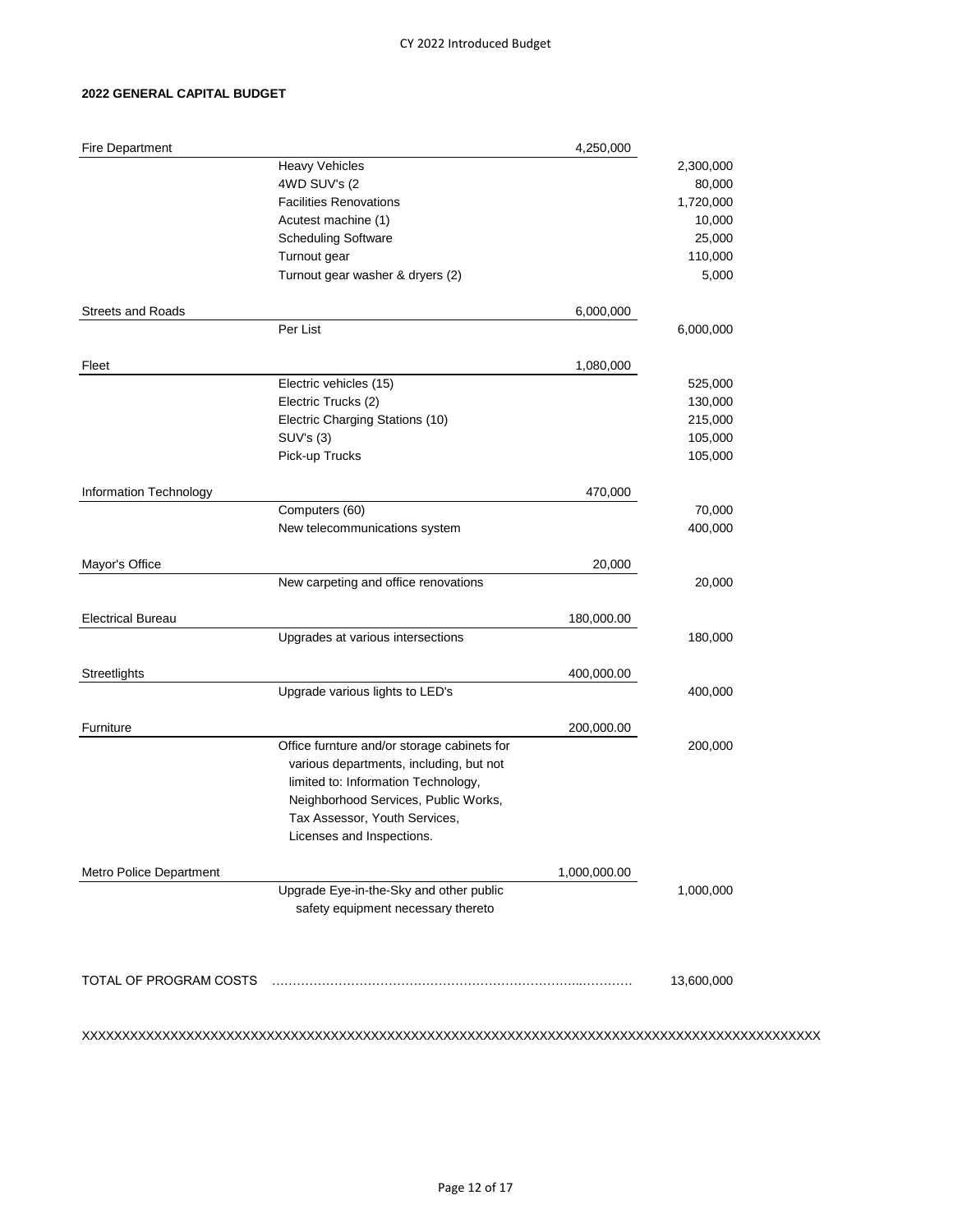# **2022 WATER UTILITY CAPITAL BUDGET**

|                        | Lead Service Lines                                  | 16,000,000.00 |
|------------------------|-----------------------------------------------------|---------------|
|                        | <b>MDWTP PFAS Treatment (1-4 Dioxane Treatment)</b> | 11,000,000.00 |
|                        | Parkside PFAS Treatment                             | 7,400,000.00  |
|                        | Upgrade Parkside WTP SCADA                          | 300,000.00    |
|                        | WTP Arc Flash Safety Assessments                    | 46,000.00     |
|                        | <b>Interconnection Upgrades</b>                     | 250,000.00    |
|                        | Tank Safety and Sanitary Improvements               | 375,000.00    |
|                        | Water Main Renewal/Replacement                      | 3,500,000.00  |
|                        | Water Valves and Hydrant Replacement                | 3,000,000.00  |
|                        | Miscellaneous Security and Safety Improvements      | 160.000.00    |
| TOTAL OF PROGRAM COSTS |                                                     | 42.031.000.00 |

XXXXXXXXXXXXXXXXXXXXXXXXXXXXXXXXXXXXXXXXXXXXXXXXXXXXXXXXXXXXXXXXXXXXXXXXXXXXXXXXXXXXXXXXXXXX

### **2022 SEWER UTILITY CAPITAL BUDGET**

| Pine ST PS Stair Replacement                       | \$<br>42,000     |
|----------------------------------------------------|------------------|
| <b>CSO Regulator Project</b>                       | \$<br>2,450,000  |
| CSO Outfall Dredging and Rehabilitation            | \$<br>2,750,000  |
| Regulator Chamber Tide Gate Replacement            | \$<br>3,000,000  |
| MS4 Stormwater Outfall Dredging and Rehabilitation | \$<br>1,750,000  |
| Pump Stations Bypass Piping                        | \$<br>160,000    |
| Refurbish or Replace Aging Sewer Lines             | \$<br>12,500,000 |
| Pump Station SCADA Improvements (Rain Gauges)      | \$<br>75,000     |
|                                                    |                  |
|                                                    |                  |

| TOTAL OF PROGRAM COSTS |  | 22.727.000.00 |
|------------------------|--|---------------|
|------------------------|--|---------------|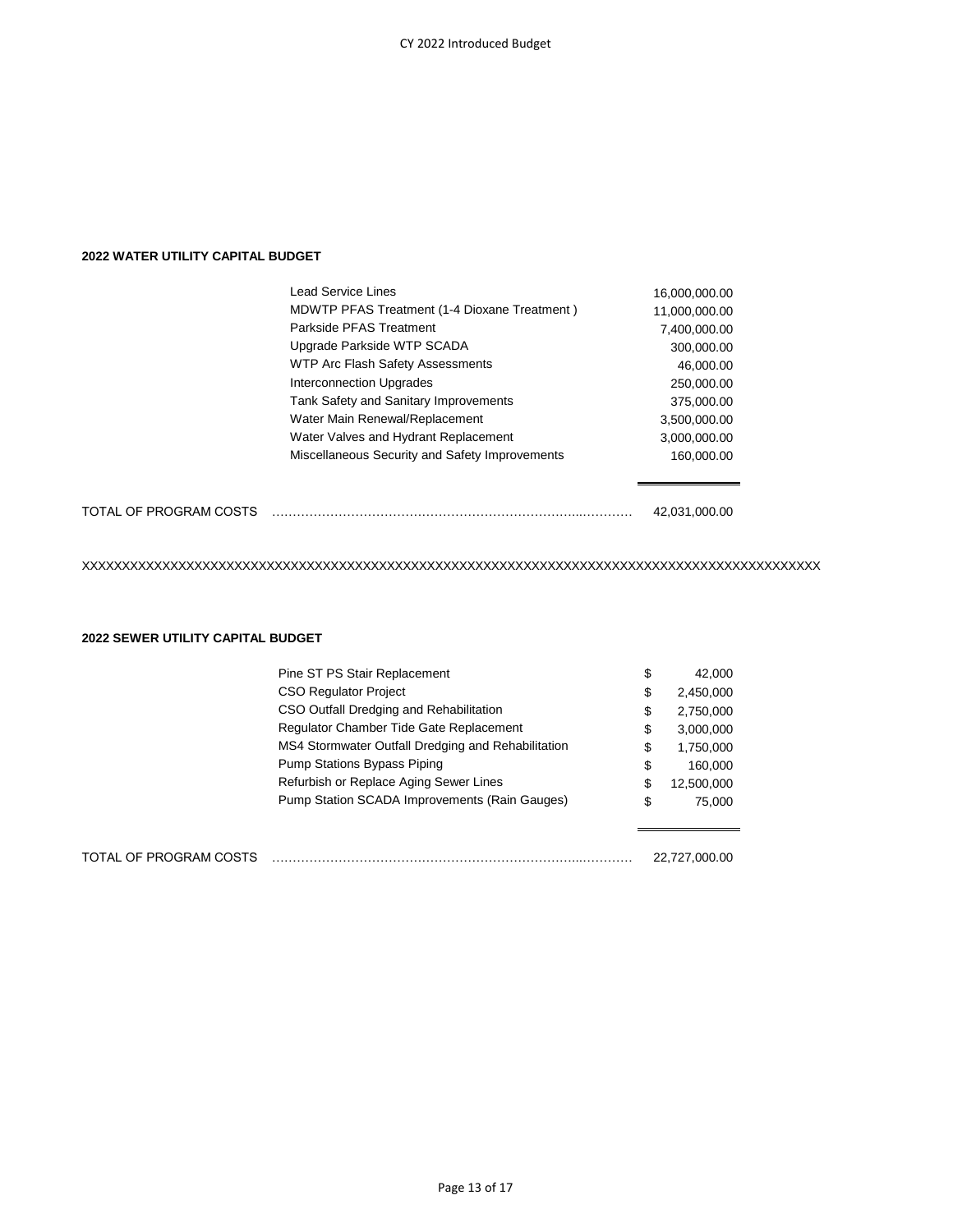#### Six-year Capital Plan

| 2022                                                                                                                                                                                                                                                           |                                                                                | 2023                                                 |                                                                                                                       |                                            | 2024                                                               |                                                                                                                                                      |                                                     |
|----------------------------------------------------------------------------------------------------------------------------------------------------------------------------------------------------------------------------------------------------------------|--------------------------------------------------------------------------------|------------------------------------------------------|-----------------------------------------------------------------------------------------------------------------------|--------------------------------------------|--------------------------------------------------------------------|------------------------------------------------------------------------------------------------------------------------------------------------------|-----------------------------------------------------|
| <b>EQUIPMENT</b>                                                                                                                                                                                                                                               |                                                                                | <b>EQUIPMENT</b>                                     |                                                                                                                       |                                            | <b>EQUIPMENT</b>                                                   |                                                                                                                                                      |                                                     |
| <b>FD</b><br>Acutest machine<br>FD<br>Scheduling software<br><b>FD</b><br>Turnout gear<br>FD<br>Washers & Dryers (2)<br>IT<br>Computer upgrades<br>ΙT<br>Telecom system<br>Misc.<br>Office equipment/furniture                                                 | 10,000<br>25,000<br>110,000<br>5,000<br>70,000<br>400,000<br>200,000           | <b>FD</b><br><b>FD</b><br>IT<br>Misc.                | Turnout gear<br>Radios<br>Computer upgrades<br>Office equipment/furniture                                             | 110,000<br>15,000<br>10,000<br>20,000      | <b>FD</b><br><b>FD</b><br><b>FD</b><br>IT<br>Misc.                 | Turnout gear<br>Radios<br>Hose<br>Computer upgrades<br>Office equipment/furniture                                                                    | 70,000<br>15,000<br>30,000<br>10,000<br>10,000      |
|                                                                                                                                                                                                                                                                | 820,000                                                                        |                                                      |                                                                                                                       | 155,000                                    |                                                                    |                                                                                                                                                      | 135,000                                             |
| <b>VEHICLES</b>                                                                                                                                                                                                                                                |                                                                                | <b>VEHICLES</b>                                      |                                                                                                                       |                                            | <b>VEHICLES</b>                                                    |                                                                                                                                                      |                                                     |
| FD<br>Heavy trucks/pumpers<br><b>FD</b><br>4WD SUV's<br>Fleet<br>Electric vehicles<br><b>DPW</b><br>Electric trucks<br><b>SUV's (3)</b><br>Fleet<br>Pick-up trucks (3)<br>Fleet                                                                                | 2,300,000<br>80,000<br>525,000<br>130,000<br>105,000<br>105,000                | <b>DPW</b><br>Fleet                                  | <b>4WD Truck</b><br>SUV's (2)                                                                                         | 40,000<br>90,000                           | <b>FD</b><br><b>DPW</b><br>Fleet                                   | Pumper<br>Electric trucks<br>SUV's (2)                                                                                                               | 300,000<br>130,000<br>90,000                        |
|                                                                                                                                                                                                                                                                | 3,245,000                                                                      |                                                      |                                                                                                                       | 130,000                                    |                                                                    |                                                                                                                                                      | 520,000                                             |
| <b>FACILITIES</b>                                                                                                                                                                                                                                              |                                                                                | <b>FACILITIES</b>                                    |                                                                                                                       |                                            | <b>FACILITIES</b>                                                  |                                                                                                                                                      |                                                     |
| <b>FD</b><br>Various renovations<br><b>GEN</b><br>Roadwork<br>Fleet<br>EV charging stations (10)<br><b>GEN</b><br>Traffic light upgrades<br><b>GEN</b><br>Upgrade streetlights to LED<br>Office improvements<br>Misc.<br><b>CCPD</b><br>Upgrade Eye-in-the-Sky | 1,720,000<br>6,000,000<br>215,000<br>180,000<br>400,000<br>20,000<br>1,000,000 | <b>GEN</b><br><b>REC</b><br><b>GEN</b><br><b>GEN</b> | Roadwork<br>Various improvements to<br>recreation facilities<br>Traffic light upgrades<br>Upgrade streetlights to LED | 3,000,000<br>100,000<br>100,000<br>300,000 | <b>GEN</b><br><b>REC</b><br><b>GEN</b><br><b>GEN</b><br><b>GEN</b> | Roadwork<br>Various improvements to<br>recreation facilities<br>Traffic light upgrades<br>Upgrade streetlights to LED<br>Upgrade streetlights to LED | 2,000,000<br>50,000<br>60,000<br>100,000<br>100,000 |
|                                                                                                                                                                                                                                                                | 9,535,000                                                                      |                                                      |                                                                                                                       | 3.500.000                                  |                                                                    |                                                                                                                                                      | 2,310,000                                           |
|                                                                                                                                                                                                                                                                |                                                                                |                                                      |                                                                                                                       |                                            |                                                                    |                                                                                                                                                      |                                                     |
|                                                                                                                                                                                                                                                                |                                                                                |                                                      |                                                                                                                       |                                            |                                                                    |                                                                                                                                                      |                                                     |
| <b>TOTAL</b>                                                                                                                                                                                                                                                   | 13,600,000                                                                     | <b>TOTAL</b>                                         |                                                                                                                       | 3,785,000                                  | <b>TOTAL</b>                                                       |                                                                                                                                                      | 2,965,000                                           |

GEN = General Improvement ; REC = Recreation ; IT = Inforation Technology ; CC = City Clerk

CCPD = County Police Department ; FD = Fire Department ; DPW = Public Works Department ; CONST = Construction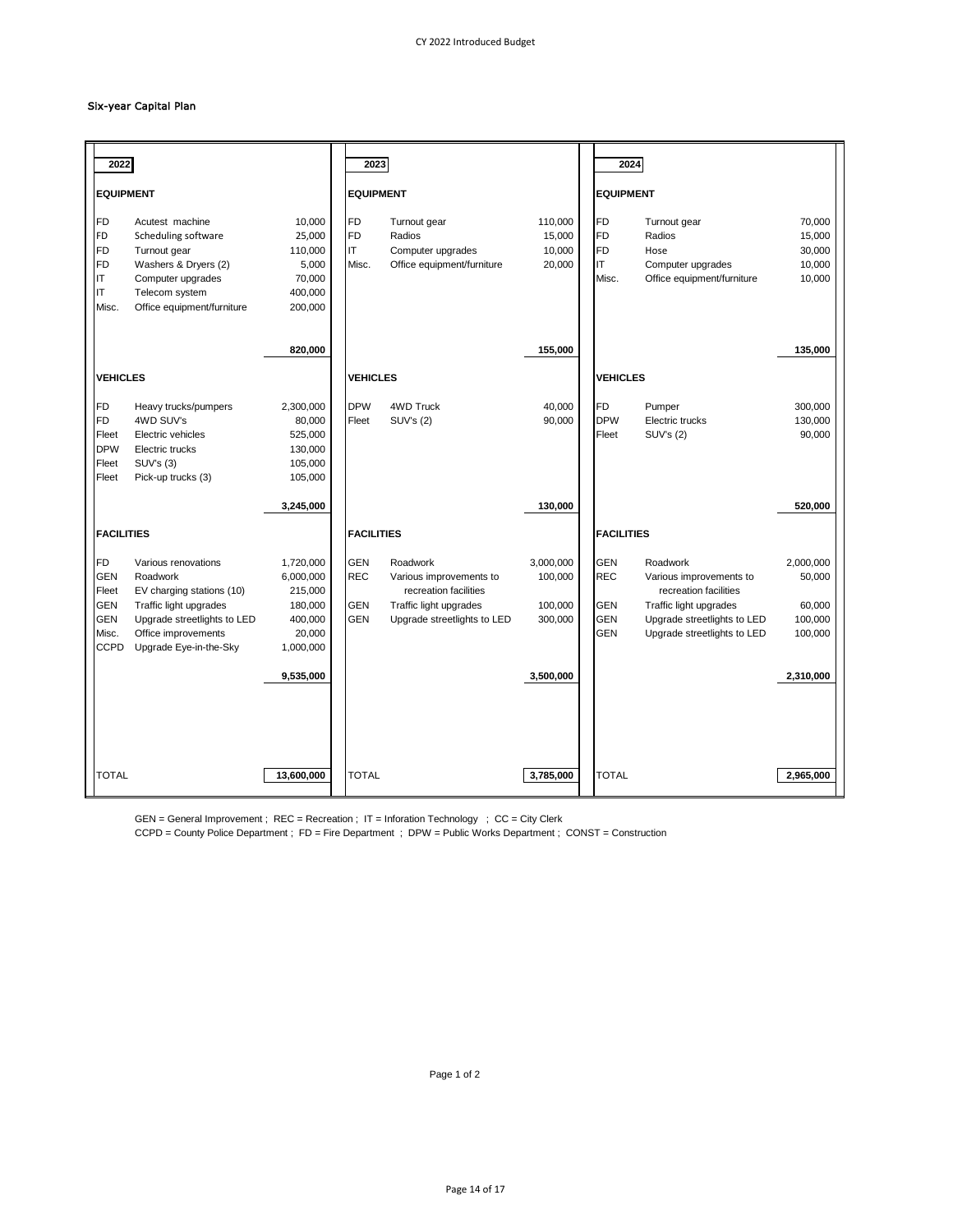| 2025                     |                             |           | 2026                     |                             |           | 2027                     |                             |           |
|--------------------------|-----------------------------|-----------|--------------------------|-----------------------------|-----------|--------------------------|-----------------------------|-----------|
| <b>EQUIPMENT</b>         |                             |           | <b>EQUIPMENT</b>         |                             |           | <b>EQUIPMENT</b>         |                             |           |
|                          |                             |           |                          |                             |           |                          |                             |           |
| <b>FD</b>                | Turnout gear                | 70.000    | FD                       | Turnout gear                | 70,000    | <b>FD</b>                | Turnout gear                | 110,000   |
| FD                       | Hose                        | 20,000    | FD                       | Hose                        | 20,000    | <b>FD</b>                | Public safety equipment     | 25,000    |
| IT                       | Computer upgrades           | 10,000    | IIT                      | Computer upgrades           | 10,000    | <b>IT</b>                | Computer upgrades           | 40,000    |
| Misc.                    | Office equipment/furniture  | 10,000    | <b>DPW</b>               | Groundmaster                | 20,000    | Misc.                    | Office equipment/furniture  | 10,000    |
|                          |                             |           | Misc.                    | Office equipment/furniture  | 10,000    |                          |                             |           |
|                          |                             |           |                          |                             |           |                          |                             |           |
|                          |                             |           |                          |                             |           |                          |                             |           |
|                          |                             | 110,000   |                          |                             | 130,000   |                          |                             | 185,000   |
|                          |                             |           |                          |                             |           |                          |                             |           |
| <b>VEHICLES</b>          |                             |           | <b>VEHICLES</b>          |                             |           | <b>VEHICLES</b>          |                             |           |
| <b>DPW</b>               | <b>HD Truck</b>             | 150,000   | <b>DPW</b>               | Utility truck               | 60,000    | <b>DPW</b>               | Pick-up truck               | 40,000    |
| <b>FD</b>                | Pumper                      | 300,000   | <b>DPW</b>               | Electric trucks             | 130,000   | <b>FD</b>                | Heavy truck                 | 180,000   |
|                          |                             |           |                          |                             |           |                          |                             |           |
|                          |                             |           |                          |                             |           |                          |                             |           |
|                          |                             | 450,000   |                          |                             | 190,000   |                          |                             | 220,000   |
| <b>FACILITIES</b>        |                             |           | <b>FACILITIES</b>        |                             |           | <b>FACILITIES</b>        |                             |           |
|                          |                             |           |                          |                             |           |                          |                             |           |
| <b>GEN</b>               | Roadwork                    | 3,000,000 | <b>GEN</b>               | Roadwork                    | 3,000,000 | <b>GEN</b>               | Roadwork                    | 3,000,000 |
| <b>REC</b>               | Various improvements to     | 30,000    | <b>REC</b>               | Various improvements to     | 30,000    | <b>REC</b>               | Various improvements to     | 100,000   |
|                          | recreation facilities       |           |                          | recreation facilities       |           |                          | recreation facilities       |           |
|                          |                             |           |                          |                             |           |                          |                             |           |
| <b>GEN</b>               | Improve buildings           | 60,000    | <b>GEN</b>               | Improve buildings           | 20,000    | <b>GEN</b>               | Improve buildings           | 150,000   |
|                          |                             |           |                          |                             |           |                          |                             |           |
| <b>GEN</b><br><b>GEN</b> | Traffic light upgrades      | 40,000    | <b>GEN</b><br><b>GEN</b> | Traffic light upgrades      | 40,000    | <b>GEN</b><br><b>GEN</b> | Traffic light upgrades      | 40,000    |
|                          | Upgrade streetlights to LED | 100,000   |                          | Upgrade streetlights to LED | 100,000   |                          | Upgrade streetlights to LED | 100,000   |
|                          |                             | 3,230,000 |                          |                             | 3,190,000 |                          |                             | 3,390,000 |
|                          |                             |           |                          |                             |           |                          |                             |           |
|                          |                             |           |                          |                             |           |                          |                             |           |
| <b>TOTAL</b>             |                             | 3,790,000 | <b>TOTAL</b>             |                             | 3,510,000 | <b>TOTAL</b>             |                             | 3,795,000 |

GEN = General Improvement ; REC = Recreation ; IT = Inforation Technology ; CC = City Clerk

CCPD = County Police Department ; FD = Fire Department ; DPW = Public Works Department ; CONST = Construction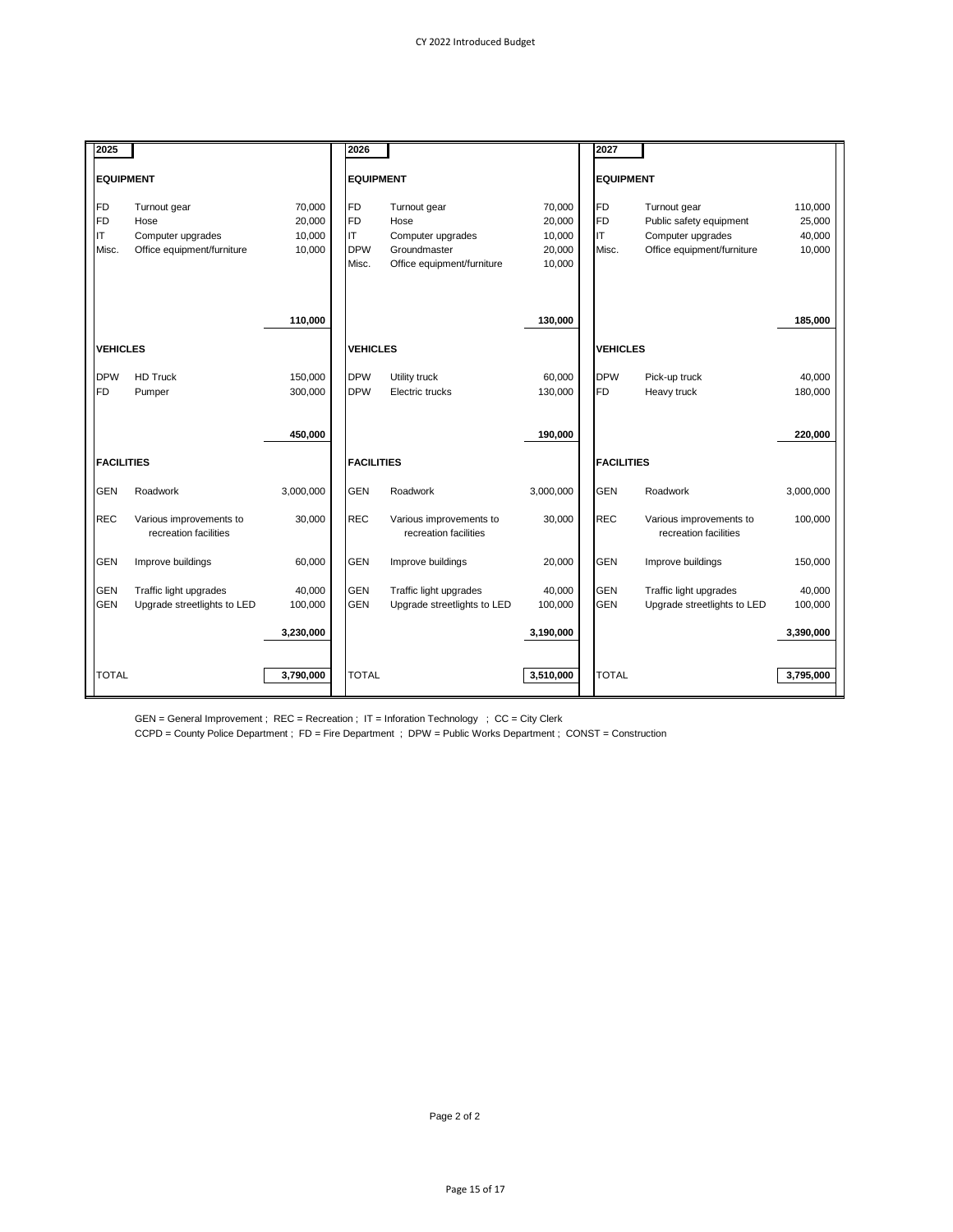### **SIX YEAR WATER UTILITY CAPITAL PLAN**

| 2022                                  |                          | 2023                                  |                       | 2024                                         |                          |
|---------------------------------------|--------------------------|---------------------------------------|-----------------------|----------------------------------------------|--------------------------|
| <b>EQUIPMENT</b>                      |                          | <b>EQUIPMENT</b>                      |                       | <b>EQUIPMENT</b>                             |                          |
| <b>VEHICLES</b>                       |                          | <b>VEHICLES</b>                       |                       | <b>VEHICLES</b><br>Various fleet replacement | 250,000<br>250,000       |
| <b>FACILITIES</b>                     |                          | <b>FACILITIES</b>                     |                       | <b>FACILITIES</b>                            |                          |
| <b>Lead Service Lines</b>             | 16,000,000               | <b>Lead Service Lines</b>             | 15,000,000            | <b>Lead Service Lines</b>                    | 15,000,000               |
| Water Main Replacement                | 3,500,000                | Water Main Replacement                | 3,500,000             | Water Main Replacement                       | 3,500,000                |
| Water Valves & Hydrants Replacement   | 3,000,000                | Water Valves & Hydrants Replacement   | 2,000,000             | Water Valves & Hydrants Replacement          | 2,000,000                |
| <b>Treatment Systems Improvements</b> | 19,371,000               | <b>Treatment Systems Improvements</b> | 19,009,500            | <b>Treatment Systems Improvements</b>        | 13,499,000               |
| Security & Safety Improvements        | 160,000                  | Security & Safety Improvements        | 160,000               | Security & Safety Improvements               | 160,000                  |
|                                       |                          | Tank Coating and Improvements         | 2,900,000             | Tank Coating and Improvements                | 2,900,000                |
|                                       | 42,031,000<br>42,031,000 |                                       | 42,569,500<br>#VALUE! |                                              | 37,059,000<br>37,309,000 |

| 2025                                  |            | 2026                                  |            | 2027                                  |            |
|---------------------------------------|------------|---------------------------------------|------------|---------------------------------------|------------|
| <b>EQUIPMENT</b>                      |            | <b>EQUIPMENT</b>                      |            | <b>EQUIPMENT</b>                      |            |
|                                       |            |                                       |            |                                       |            |
|                                       |            |                                       |            |                                       |            |
|                                       |            |                                       |            |                                       |            |
| <b>VEHICLES</b>                       |            | <b>VEHICLES</b>                       |            | <b>VEHICLES</b>                       |            |
|                                       |            |                                       |            |                                       |            |
| Various fleet replacement             | 250,000    | Various fleet replacement             | 250,000    | Various fleet replacement             | 250,000    |
|                                       | 250,000    |                                       | 250,000    |                                       | 250,000    |
| <b>FACILITIES</b>                     |            | <b>FACILITIES</b>                     |            | <b>FACILITIES</b>                     |            |
| <b>Lead Service Lines</b>             | 15,000,000 | <b>Lead Service Lines</b>             | 15,000,000 | <b>Lead Service Lines</b>             | 15,000,000 |
| Water Main Replacement                | 4,000,000  | Water Main Replacement                | 4,000,000  | Water Main Replacement                | 4,000,000  |
| Water Valves & Hydrants Replacement   | 2,000,000  | Water Valves & Hydrants Replacement   | 2,000,000  | Water Valves & Hydrants Replacement   | 2,000,000  |
| <b>Treatment Systems Improvements</b> | 3,813,000  | <b>Treatment Systems Improvements</b> | 800,000    | <b>Treatment Systems Improvements</b> | 1,560,000  |
| New Parkside Well                     | 650,000    | New Parkside Well                     | 650,000    | New Morris Delair Well                | 645,000    |
| Security & Safety Improvements        | 160,000    | Security & Safety Improvements        | 160,000    | Security & Safety Improvements        | 160,000    |
| Tank Coating and Improvements         | 3,000,000  |                                       |            |                                       |            |
|                                       | 28,623,000 |                                       | 22,610,000 |                                       | 23,365,000 |
|                                       | 28,873,000 |                                       | 22,860,000 |                                       | 23,615,000 |